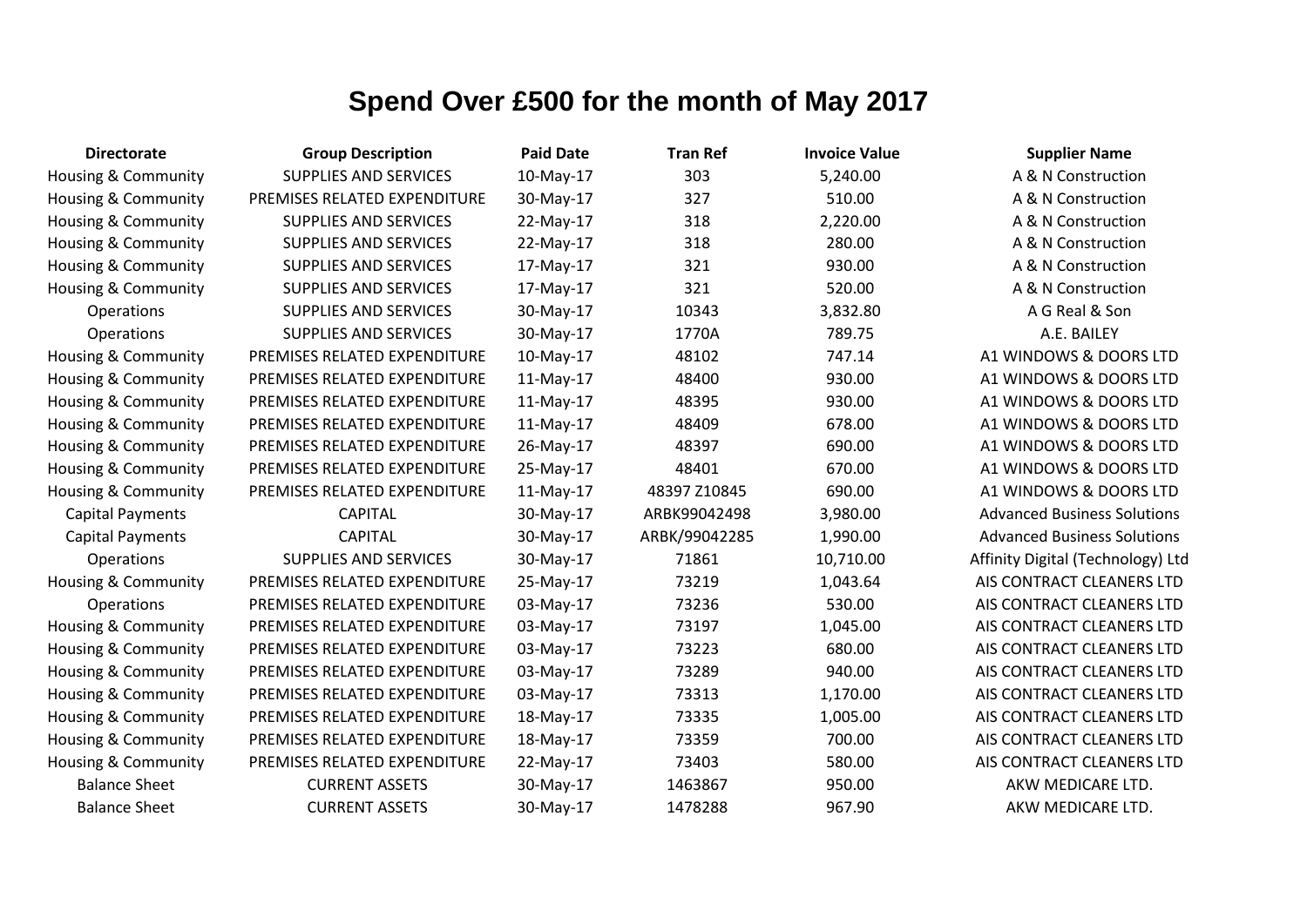| <b>Directorate</b>             | <b>Group Description</b>     | <b>Paid Date</b> | <b>Tran Ref</b>  | <b>Invoice Value</b> | <b>Supplier Name</b>                       |
|--------------------------------|------------------------------|------------------|------------------|----------------------|--------------------------------------------|
| <b>Housing &amp; Community</b> | <b>EMPLOYEES</b>             | 10-May-17        | 1359455          | 1,275.00             | <b>Anders Elite</b>                        |
| Housing & Community            | <b>EMPLOYEES</b>             | 10-May-17        | 1359454          | 1,275.00             | <b>Anders Elite</b>                        |
| Housing & Community            | <b>EMPLOYEES</b>             | 10-May-17        | 1360280          | 1,387.50             | <b>Anders Elite</b>                        |
| Housing & Community            | <b>EMPLOYEES</b>             | 25-May-17        | 1357647          | 1,828.13             | <b>Anders Elite</b>                        |
| Housing & Community            | <b>EMPLOYEES</b>             | 25-May-17        | 1357646          | 1,462.50             | <b>Anders Elite</b>                        |
| Housing & Community            | PREMISES RELATED EXPENDITURE | 25-May-17        | 123              | 512.00               | <b>Andy Stewart</b>                        |
| Housing & Community            | <b>SUPPLIES AND SERVICES</b> | 11-May-17        | APC1653          | 612.00               | APC REMOVALS                               |
| <b>Housing &amp; Community</b> | PREMISES RELATED EXPENDITURE | 17-May-17        | APC1656          | 520.00               | APC REMOVALS                               |
| <b>Capital Payments</b>        | <b>CAPITAL</b>               | 30-May-17        | 609015           | 1,395.00             | <b>ASHFORDS</b>                            |
| <b>Capital Payments</b>        | <b>CAPITAL</b>               | 30-May-17        | 609015           | 18.00                | <b>ASHFORDS</b>                            |
| Housing & Community            | <b>SUPPLIES AND SERVICES</b> | 02-May-17        | 87648            | 527.56               | <b>Barriers Direct</b>                     |
| <b>Housing &amp; Community</b> | THIRD PARTY PAYMENTS         | 31-May-17        | RIA EPRF 91      | 980.76               | <b>BEACON LEE &amp; WARD</b>               |
| Operations                     | <b>SUPPLIES AND SERVICES</b> | 03-May-17        | 167298           | 1,711.19             | <b>BHGS Ltd</b>                            |
| Housing & Community            | <b>SUPPLIES AND SERVICES</b> | 25-May-17        | 65412755         | 511.55               | <b>BRADFORDS BUILDING SUPPLIES LIMITED</b> |
| Housing & Community            | PREMISES RELATED EXPENDITURE | 02-May-17        | 601975543        | 913.64               | <b>British Gas Business (Electric)</b>     |
| <b>Housing &amp; Community</b> | PREMISES RELATED EXPENDITURE | 22-May-17        | 601361552 090117 | 617.59               | <b>British Gas Business (Electric)</b>     |
| Growth & Development           | <b>SUPPLIES AND SERVICES</b> | 30-May-17        | 042017/002       | 2,808.00             | <b>Broadband Access Strategies LLP</b>     |
| Housing & Community            | PREMISES RELATED EXPENDITURE | 03-May-17        | 364913           | 703.68               | <b>BROOKRIDGE TIMBER LTD</b>               |
| Operations                     | <b>EMPLOYEES</b>             | 23-May-17        | 302441           | 1,250.60             | <b>Butler Rose</b>                         |
| Operations                     | <b>EMPLOYEES</b>             | 23-May-17        | 302519           | 1,094.28             | <b>Butler Rose</b>                         |
| Operations                     | <b>EMPLOYEES</b>             | 23-May-17        | 302546           | 937.95               | <b>Butler Rose</b>                         |
| Operations                     | <b>EMPLOYEES</b>             | 23-May-17        | 302477           | 937.95               | <b>Butler Rose</b>                         |
| Operations                     | <b>EMPLOYEES</b>             | 23-May-17        | 302320           | 1,250.60             | <b>Butler Rose</b>                         |
| <b>Operations</b>              | <b>EMPLOYEES</b>             | 23-May-17        | 302590           | 1,563.25             | <b>Butler Rose</b>                         |
| Operations                     | <b>EMPLOYEES</b>             | 23-May-17        | 302618           | 1,094.28             | <b>Butler Rose</b>                         |
| Operations                     | <b>EMPLOYEES</b>             | 23-May-17        | 302643           | 1,250.60             | <b>Butler Rose</b>                         |
| Operations                     | <b>EMPLOYEES</b>             | 25-May-17        | 302676           | 937.95               | <b>Butler Rose</b>                         |
| Operations                     | <b>SUPPLIES AND SERVICES</b> | 22-May-17        | 116886           | 950.00               | <b>Calco Publications</b>                  |
| <b>Housing &amp; Community</b> | <b>EMPLOYEES</b>             | 16-May-17        | 2410/0317        | 4,500.00             | <b>Carol Carpenter Training Ltd</b>        |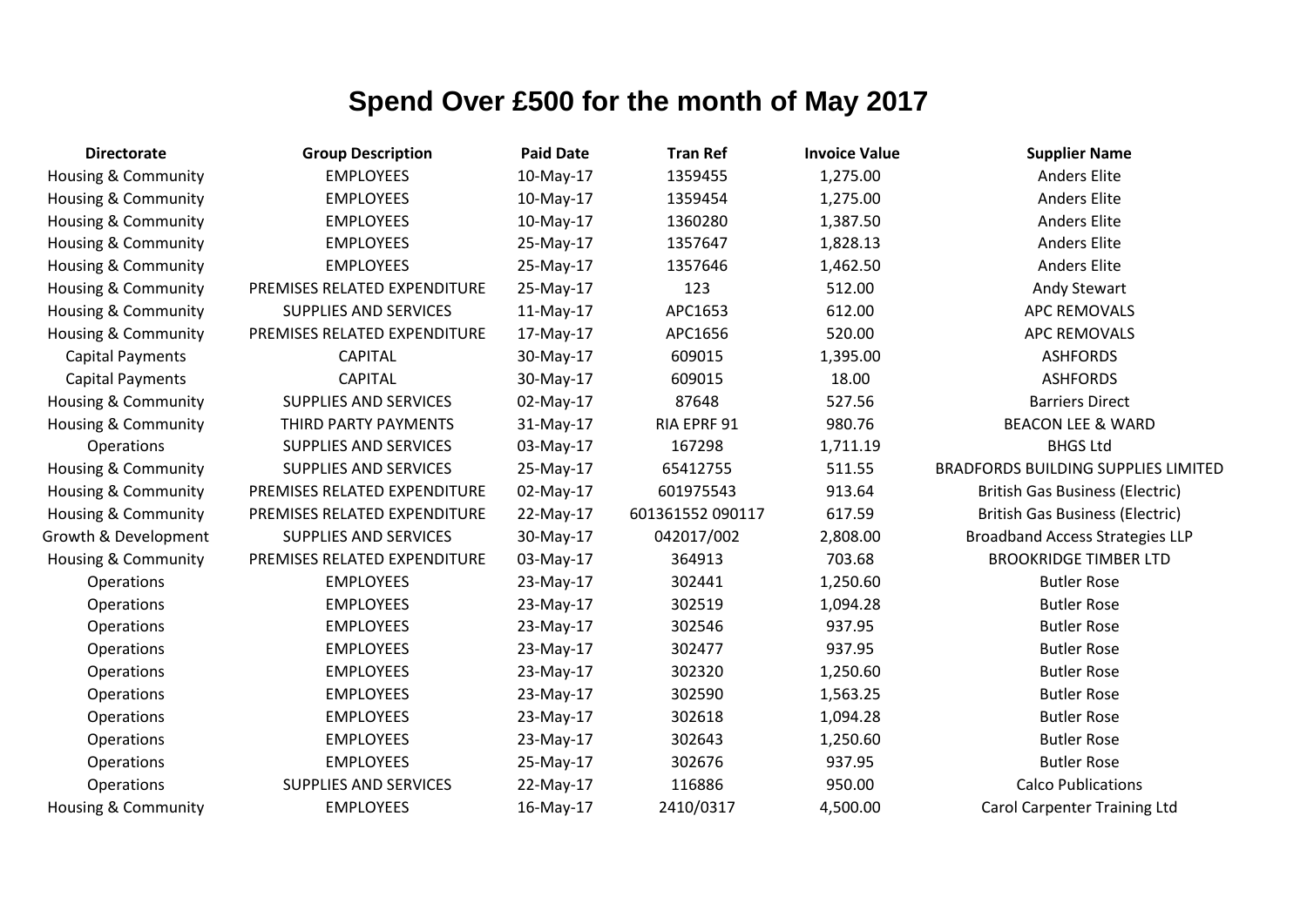| <b>Directorate</b>             | <b>Group Description</b>     | <b>Paid Date</b> | <b>Tran Ref</b> | <b>Invoice Value</b> | <b>Supplier Name</b>                |
|--------------------------------|------------------------------|------------------|-----------------|----------------------|-------------------------------------|
| <b>Balance Sheet</b>           | <b>CURRENT ASSETS</b>        | 30-May-17        | 9901/01807976   | 516.65               | <b>Ceramic Tile Distributors</b>    |
| <b>Capital Payments</b>        | <b>CAPITAL</b>               | 12-May-17        | ML17025         | 2,760.00             | <b>Charles Mant</b>                 |
| <b>Capital Payments</b>        | <b>CAPITAL</b>               | 12-May-17        | ML17025         | 1,250.00             | <b>Charles Mant</b>                 |
| <b>Housing &amp; Community</b> | <b>SUPPLIES AND SERVICES</b> | 10-May-17        | 56              | 863.84               | Christopher Rowland                 |
| Housing & Community            | SUPPLIES AND SERVICES        | 10-May-17        | 55              | 890.30               | Christopher Rowland                 |
| Housing & Community            | SUPPLIES AND SERVICES        | 16-May-17        | 59              | 639.13               | Christopher Rowland                 |
| Housing & Community            | PREMISES RELATED EXPENDITURE | 22-May-17        | 57              | 887.68               | Christopher Rowland                 |
| <b>Housing &amp; Community</b> | PREMISES RELATED EXPENDITURE | 25-May-17        | 9               | 784.05               | Christopher Rowland                 |
| Housing & Community            | PREMISES RELATED EXPENDITURE | 22-May-17        | $\mathbf{1}$    | 554.00               | Christopher Rowland                 |
| <b>Housing &amp; Community</b> | PREMISES RELATED EXPENDITURE | 22-May-17        | $\overline{2}$  | 891.78               | Christopher Rowland                 |
| Housing & Community            | PREMISES RELATED EXPENDITURE | 22-May-17        | 6               | 720.21               | Christopher Rowland                 |
| <b>Balance Sheet</b>           | <b>CURRENT ASSETS</b>        | 03-May-17        | TAU/161130      | 988.64               | <b>City Electrical Factors Ltd</b>  |
| <b>Balance Sheet</b>           | <b>CURRENT ASSETS</b>        | 03-May-17        | TAU/161479      | 949.95               | <b>City Electrical Factors Ltd</b>  |
| <b>Balance Sheet</b>           | <b>CURRENT ASSETS</b>        | 03-May-17        | TAU/161335      | 709.44               | <b>City Electrical Factors Ltd</b>  |
| <b>Balance Sheet</b>           | <b>CURRENT ASSETS</b>        | 03-May-17        | TAU/161888      | 751.04               | <b>City Electrical Factors Ltd</b>  |
| <b>Balance Sheet</b>           | <b>CURRENT ASSETS</b>        | 10-May-17        | TAU/162102      | 665.60               | <b>City Electrical Factors Ltd</b>  |
| <b>Balance Sheet</b>           | <b>CURRENT ASSETS</b>        | 16-May-17        | TAU/162287      | 710.91               | <b>City Electrical Factors Ltd</b>  |
| <b>Balance Sheet</b>           | <b>CURRENT ASSETS</b>        | 23-May-17        | TAU/162581      | 512.58               | <b>City Electrical Factors Ltd</b>  |
| <b>Balance Sheet</b>           | <b>CURRENT ASSETS</b>        | 26-May-17        | TAU/163035      | 713.37               | <b>City Electrical Factors Ltd</b>  |
| <b>Balance Sheet</b>           | <b>CURRENT ASSETS</b>        | 30-May-17        | TAU/162764      | 561.60               | <b>City Electrical Factors Ltd</b>  |
| <b>Housing &amp; Community</b> | PREMISES RELATED EXPENDITURE | 25-May-17        | 5187            | 782.67               | Clarkson and Woods Ltd              |
| <b>Balance Sheet</b>           | <b>HOLDING ACCOUNTS</b>      | 31-May-17        | 924206          | 517.50               | Click Travel Ltd                    |
| Growth & Development           | <b>SUPPLIES AND SERVICES</b> | 03-May-17        | 1158V           | 8,497.95             | Coast Communications & Mktg Ltd     |
| Growth & Development           | <b>SUPPLIES AND SERVICES</b> | 03-May-17        | 1157V           | 2,307.50             | Coast Communications & Mktg Ltd     |
| <b>Housing &amp; Community</b> | PREMISES RELATED EXPENDITURE | 22-May-17        | 146040          | 9,834.92             | <b>COOMBER SECURITY SYSTEMS LTD</b> |
| Housing & Community            | PREMISES RELATED EXPENDITURE | 22-May-17        | 146081          | 3,239.40             | <b>COOMBER SECURITY SYSTEMS LTD</b> |
| Operations                     | <b>SUPPLIES AND SERVICES</b> | 31-May-17        | 145767          | 1,730.00             | <b>COOMBER SECURITY SYSTEMS LTD</b> |
| Operations                     | <b>EMPLOYEES</b>             | 10-May-17        | 440296          | 542.79               | <b>Cordant People</b>               |
| Operations                     | <b>EMPLOYEES</b>             | 10-May-17        | 440295          | 968.66               | <b>Cordant People</b>               |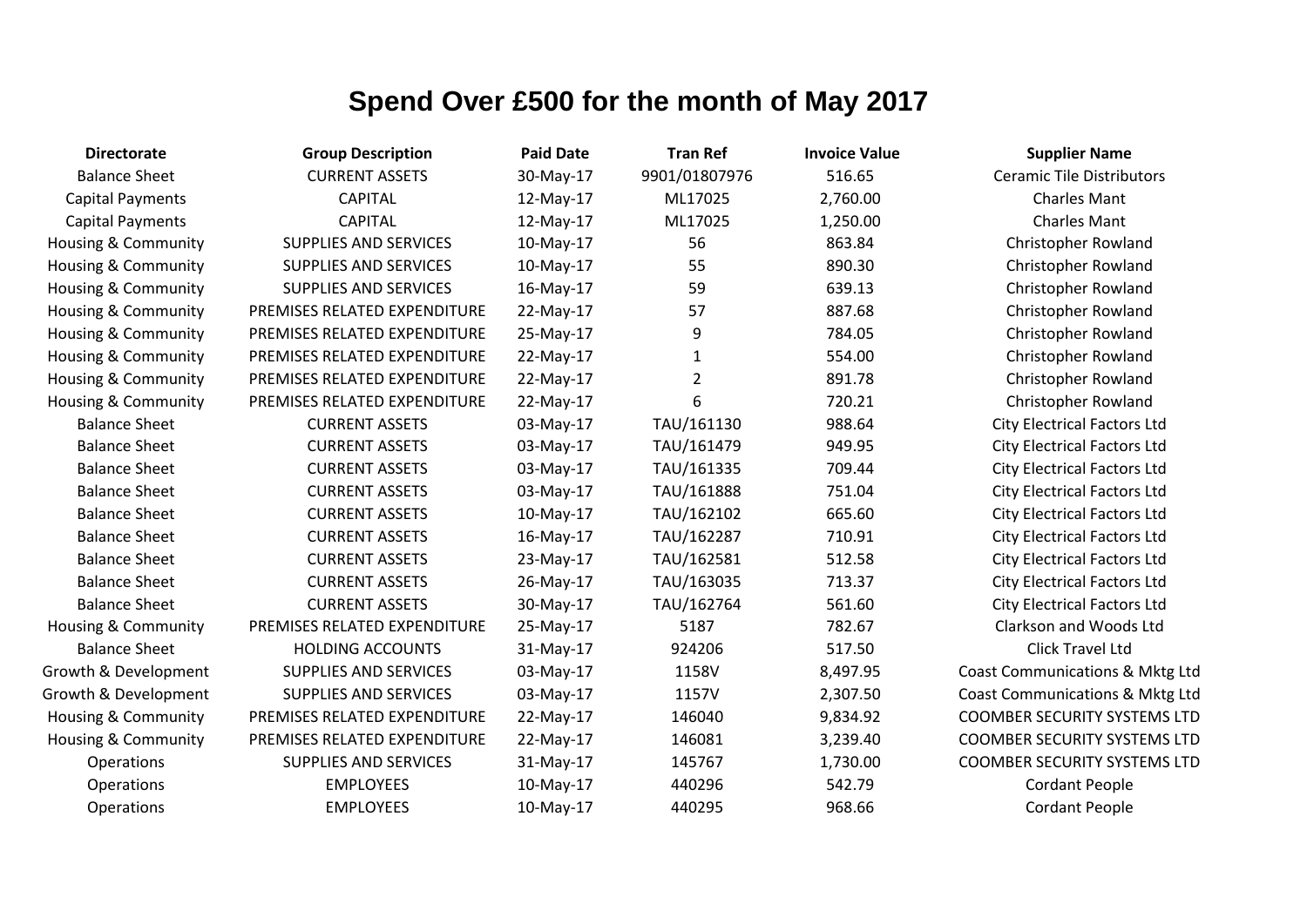| <b>Directorate</b>             | <b>Group Description</b>     | <b>Paid Date</b> | <b>Tran Ref</b> | <b>Invoice Value</b> | <b>Supplier Name</b>                   |
|--------------------------------|------------------------------|------------------|-----------------|----------------------|----------------------------------------|
| Operations                     | <b>EMPLOYEES</b>             | 12-May-17        | 443414          | 542.79               | <b>Cordant People</b>                  |
| <b>Operations</b>              | <b>EMPLOYEES</b>             | 12-May-17        | 443413          | 968.66               | <b>Cordant People</b>                  |
| Operations                     | <b>EMPLOYEES</b>             | 30-May-17        | 437802          | 542.79               | <b>Cordant People</b>                  |
| Operations                     | <b>EMPLOYEES</b>             | 30-May-17        | 441847          | 542.79               | <b>Cordant People</b>                  |
| <b>Housing &amp; Community</b> | <b>SUPPLIES AND SERVICES</b> | 31-May-17        | 2945            | 385.00               | DALE NIXON T/A TAUNTON FENCING COM     |
| <b>Housing &amp; Community</b> | <b>SUPPLIES AND SERVICES</b> | 31-May-17        | 2945            | 300.00               | DALE NIXON T/A TAUNTON FENCING COM     |
| Housing & Community            | <b>SUPPLIES AND SERVICES</b> | 10-May-17        | 2942            | 350.00               | DALE NIXON T/A TAUNTON FENCING COM     |
| Housing & Community            | SUPPLIES AND SERVICES        | 10-May-17        | 2942            | 300.00               | DALE NIXON T/A TAUNTON FENCING COM     |
| <b>Housing &amp; Community</b> | <b>EMPLOYEES</b>             | 25-May-17        | 19580           | 1,200.00             | Dotted Eyes                            |
| <b>Housing &amp; Community</b> | PREMISES RELATED EXPENDITURE | 10-May-17        | 808-038827      | 894.12               | <b>Electric Center</b>                 |
| <b>Balance Sheet</b>           | <b>CURRENT ASSETS</b>        | 03-May-17        | 808-400007      | 562.40               | <b>Electric Center</b>                 |
| <b>Balance Sheet</b>           | <b>CURRENT ASSETS</b>        | 10-May-17        | 808-400147      | 1,369.92             | <b>Electric Center</b>                 |
| Housing & Community            | PREMISES RELATED EXPENDITURE | 10-May-17        | 808 - 400333    | 1,431.00             | <b>Electric Center</b>                 |
| <b>Balance Sheet</b>           | <b>CURRENT ASSETS</b>        | 25-May-17        | 808-400435      | 684.79               | <b>Electric Center</b>                 |
| <b>Balance Sheet</b>           | <b>CURRENT ASSETS</b>        | 30-May-17        | 808-039721      | 994.67               | <b>Electric Center</b>                 |
| <b>Capital Payments</b>        | <b>CAPITAL</b>               | 31-May-17        | CSCT000664-011  | 32,568.37            | <b>ENGIE Regeneration (Apollo) Ltd</b> |
| <b>Capital Payments</b>        | <b>CAPITAL</b>               | 10-May-17        | CSCT000664-012  | 53,669.20            | <b>ENGIE Regeneration (Apollo) Ltd</b> |
| Operations                     | <b>SUPPLIES AND SERVICES</b> | 31-May-17        | 17101221        | 1,689.96             | Facultatieve Technologies Ltd          |
| Operations                     | <b>SUPPLIES AND SERVICES</b> | 31-May-17        | 17101552        | 1,147.75             | Facultatieve Technologies Ltd          |
| <b>Capital Payments</b>        | <b>CAPITAL</b>               | 11-May-17        | <b>LPAL</b>     | 5,574.54             | Flexiform Business Furniture Ltd       |
| Growth & Development           | <b>SUPPLIES AND SERVICES</b> | 31-May-17        | 567/03          | 800.00               | <b>Foster Wilson Architects</b>        |
| <b>Housing &amp; Community</b> | PREMISES RELATED EXPENDITURE | 10-May-17        | 11000           | 735.00               | G & L Consultancy Ltd                  |
| Housing & Community            | <b>SUPPLIES AND SERVICES</b> | 10-May-17        | 33292           | 741.55               | G&G SIGNS                              |
| Operations                     | <b>SUPPLIES AND SERVICES</b> | 25-May-17        | GA1351975       | 1,046.10             | <b>Gamma Business Communications</b>   |
| <b>Balance Sheet</b>           | <b>CURRENT ASSETS</b>        | 30-May-17        | 17-674-MR       | 521.88               | GB Sport & Leisure UK Ltd              |
| Housing & Community            | THIRD PARTY PAYMENTS         | 17-May-17        | 1126803VP RIAD  | 825.00               | <b>GREENSLADE TAYLOR HUNT</b>          |
| <b>Housing &amp; Community</b> | PREMISES RELATED EXPENDITURE | 26-May-17        | SI2162          | 2,717.45             | Groves Xtreme Clean                    |
| Operations                     | <b>SUPPLIES AND SERVICES</b> | 30-May-17        | 10099143        | 1,286.00             | Hague Computer Supplies Ltd            |
| Operations                     | <b>SUPPLIES AND SERVICES</b> | 12-May-17        | L1947           | 10,000.00            | Haldons Ltd                            |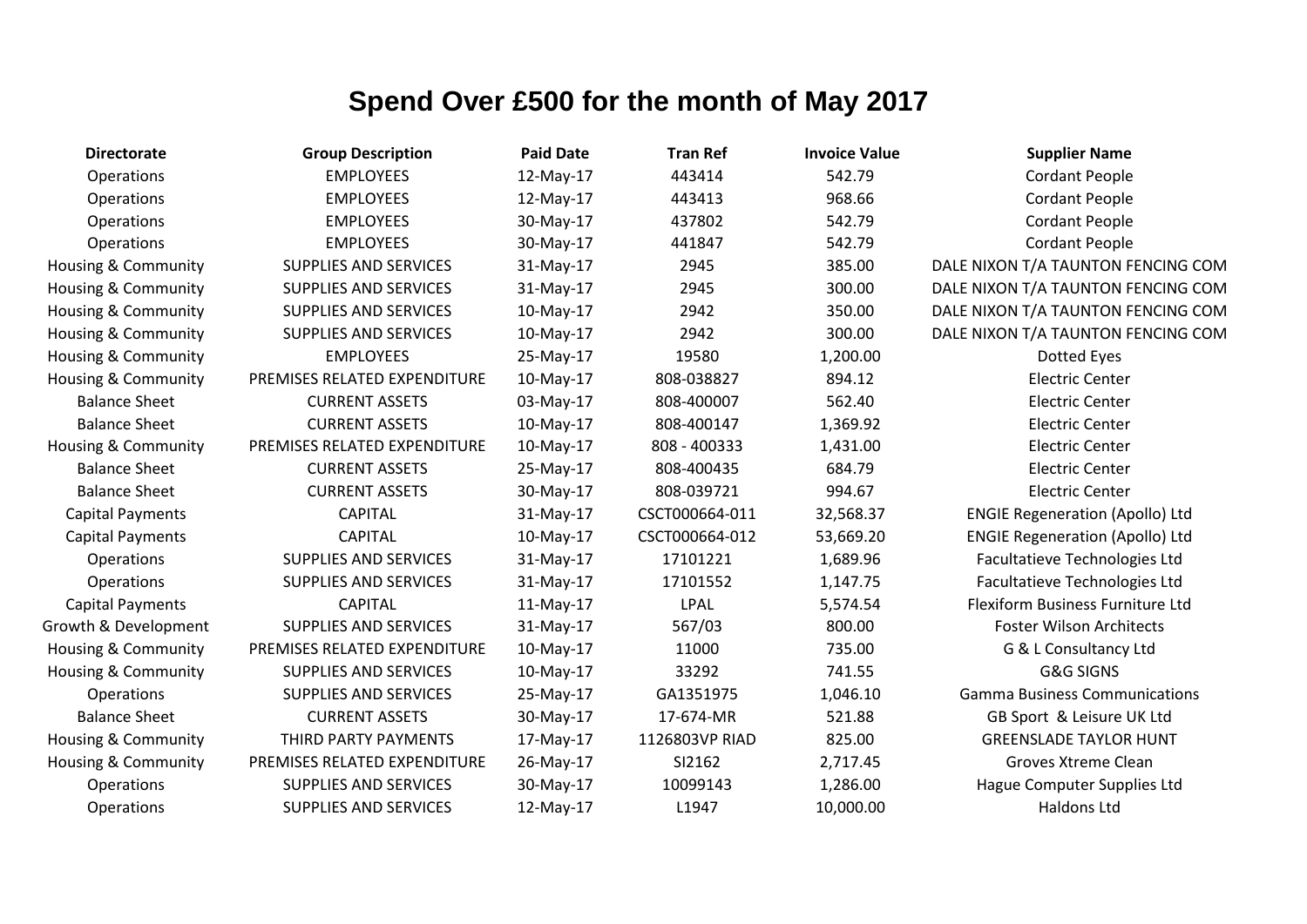| <b>Directorate</b>             | <b>Group Description</b>     | <b>Paid Date</b> | <b>Tran Ref</b> | <b>Invoice Value</b> | <b>Supplier Name</b>               |
|--------------------------------|------------------------------|------------------|-----------------|----------------------|------------------------------------|
| Growth & Development           | <b>SUPPLIES AND SERVICES</b> | 30-May-17        | 284             | 5,205.97             | <b>Hardisty Jones Associates</b>   |
| Operations                     | <b>EMPLOYEES</b>             | 23-May-17        | 1007395698      | 923.52               | <b>HAYS Specialist Recruitment</b> |
| Operations                     | SUPPLIES AND SERVICES        | 10-May-17        | 1007296877      | 1,180.00             | <b>HAYS Specialist Recruitment</b> |
| Operations                     | <b>SUPPLIES AND SERVICES</b> | 10-May-17        | 1007278766      | 1,180.00             | <b>HAYS Specialist Recruitment</b> |
| Operations                     | <b>SUPPLIES AND SERVICES</b> | 10-May-17        | 1007257913      | 1,180.00             | <b>HAYS Specialist Recruitment</b> |
| Operations                     | SUPPLIES AND SERVICES        | 10-May-17        | 1007315655      | 944.00               | <b>HAYS Specialist Recruitment</b> |
| Operations                     | SUPPLIES AND SERVICES        | 11-May-17        | 1007397125      | 1,180.00             | <b>HAYS Specialist Recruitment</b> |
| Operations                     | <b>EMPLOYEES</b>             | 23-May-17        | 1007373276      | 923.52               | <b>HAYS Specialist Recruitment</b> |
| Housing & Community            | PREMISES RELATED EXPENDITURE | 03-May-17        | 994/0123535     | 1,330.07             | Howdens Joinery                    |
| Housing & Community            | PREMISES RELATED EXPENDITURE | 03-May-17        | 994/0123085     | 1,105.29             | Howdens Joinery                    |
| Housing & Community            | PREMISES RELATED EXPENDITURE | 03-May-17        | 994/0123771     | 887.22               | Howdens Joinery                    |
| Housing & Community            | PREMISES RELATED EXPENDITURE | 16-May-17        | 994/0123214     | 1,251.62             | Howdens Joinery                    |
| <b>Housing &amp; Community</b> | PREMISES RELATED EXPENDITURE | 18-May-17        | 994/0124275     | 1,293.82             | Howdens Joinery                    |
| Housing & Community            | PREMISES RELATED EXPENDITURE | 18-May-17        | 994/0124490     | 1,399.39             | Howdens Joinery                    |
| Housing & Community            | PREMISES RELATED EXPENDITURE | 18-May-17        | 994/0124491     | 1,479.37             | Howdens Joinery                    |
| Housing & Community            | PREMISES RELATED EXPENDITURE | 18-May-17        | 994/0125033     | 1,156.74             | Howdens Joinery                    |
| Housing & Community            | PREMISES RELATED EXPENDITURE | 22-May-17        | 994/0122925     | 647.28               | Howdens Joinery                    |
| Housing & Community            | PREMISES RELATED EXPENDITURE | 22-May-17        | 994/0124218     | 657.97               | Howdens Joinery                    |
| Housing & Community            | PREMISES RELATED EXPENDITURE | 23-May-17        | 994/0125199     | 1,541.75             | Howdens Joinery                    |
| Housing & Community            | PREMISES RELATED EXPENDITURE | 25-May-17        | 994/0126478     | 733.77               | Howdens Joinery                    |
| Housing & Community            | PREMISES RELATED EXPENDITURE | 25-May-17        | 994/0126479     | 827.28               | Howdens Joinery                    |
| Housing & Community            | PREMISES RELATED EXPENDITURE | 26-May-17        | 994/0126644     | 656.96               | Howdens Joinery                    |
| Housing & Community            | PREMISES RELATED EXPENDITURE | 26-May-17        | 994/0126587     | 727.76               | Howdens Joinery                    |
| Housing & Community            | <b>SUPPLIES AND SERVICES</b> | 10-May-17        | 117             | 940.00               | J C Electrical Services            |
| Housing & Community            | SUPPLIES AND SERVICES        | 10-May-17        | 118             | 810.00               | J C Electrical Services            |
| Housing & Community            | SUPPLIES AND SERVICES        | 22-May-17        | 124             | 730.00               | J C Electrical Services            |
| Housing & Community            | <b>SUPPLIES AND SERVICES</b> | 25-May-17        | 119             | 890.00               | J C Electrical Services            |
| Housing & Community            | <b>SUPPLIES AND SERVICES</b> | 22-May-17        | 120             | 950.00               | J C Electrical Services            |
| Housing & Community            | <b>SUPPLIES AND SERVICES</b> | 22-May-17        | 121             | 960.00               | J C Electrical Services            |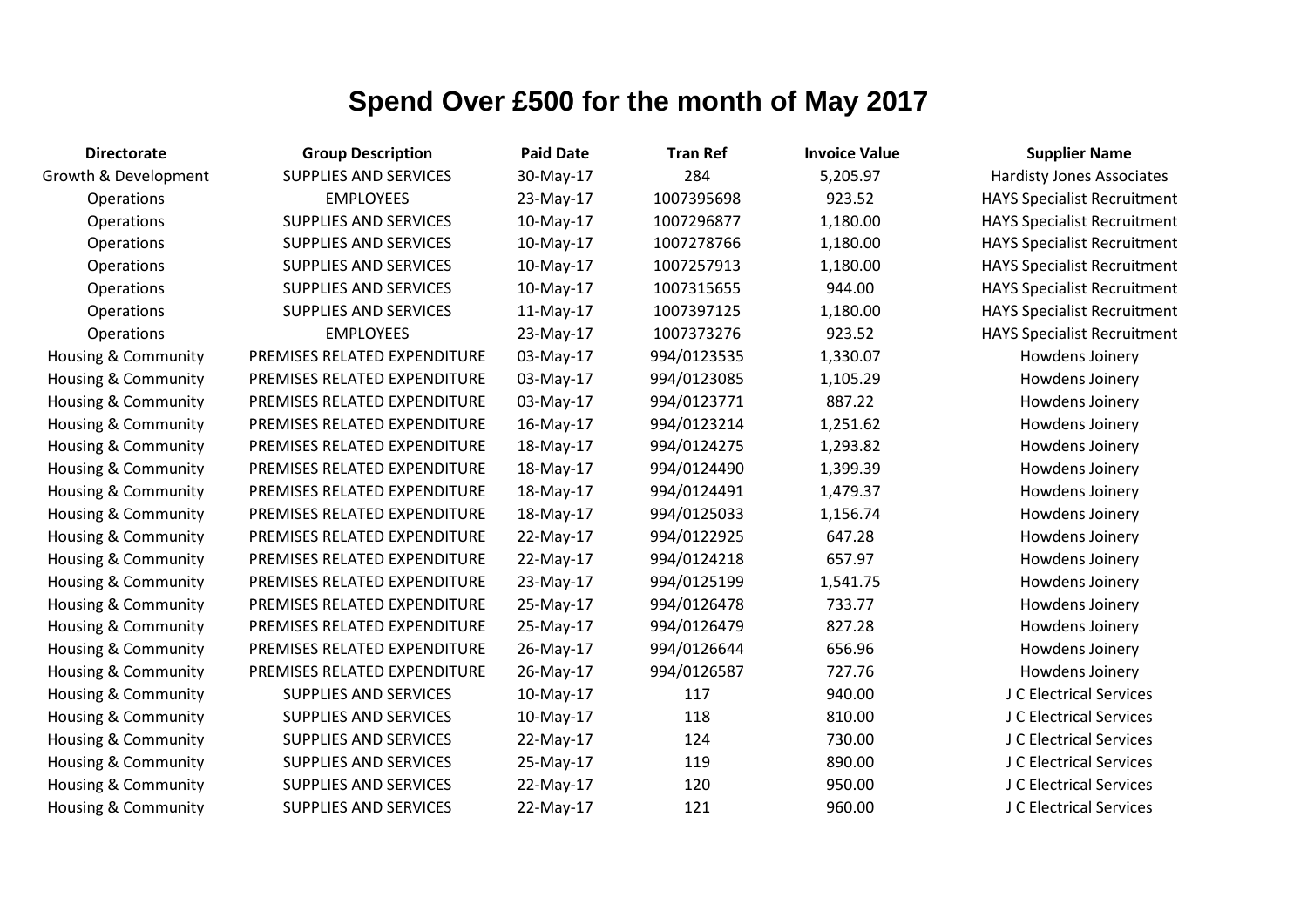| <b>Directorate</b>             | <b>Group Description</b>      | <b>Paid Date</b> | <b>Tran Ref</b> | <b>Invoice Value</b> | <b>Supplier Name</b>           |
|--------------------------------|-------------------------------|------------------|-----------------|----------------------|--------------------------------|
| Housing & Community            | <b>SUPPLIES AND SERVICES</b>  | 22-May-17        | 122             | 720.00               | J C Electrical Services        |
| Housing & Community            | <b>SUPPLIES AND SERVICES</b>  | 22-May-17        | 123             | 845.00               | J C Electrical Services        |
| Housing & Community            | <b>SUPPLIES AND SERVICES</b>  | 30-May-17        | 125             | 1,065.00             | J C Electrical Services        |
| <b>Housing &amp; Community</b> | PREMISES RELATED EXPENDITURE  | 22-May-17        | 170304          | 12,263.00            | J Layzell & Sons Ltd           |
| <b>Housing &amp; Community</b> | <b>SUPPLIES AND SERVICES</b>  | 16-May-17        | 80              | 40.00                | J Thomas t/a JT Roofing        |
| <b>Housing &amp; Community</b> | <b>SUPPLIES AND SERVICES</b>  | $16$ -May-17     | 80              | 1,150.00             | J Thomas t/a JT Roofing        |
| Operations                     | <b>SUPPLIES AND SERVICES</b>  | 12-May-17        | 1004            | 732.76               | Jerry Ellis                    |
| <b>Housing &amp; Community</b> | PREMISES RELATED EXPENDITURE  | 11-May-17        | 0710/0115316    | 2,195.23             | <b>JEWSON LTD</b>              |
| Operations                     | <b>SUPPLIES AND SERVICES</b>  | 18-May-17        | 1239AFP288      | 1,064.93             | KEYLINE BUILDERS MERCHANTS LTD |
| Operations                     | <b>SUPPLIES AND SERVICES</b>  | 22-May-17        | 1239AFP290      | 1,035.31             | KEYLINE BUILDERS MERCHANTS LTD |
| Operations                     | PREMISES RELATED EXPENDITURE  | 22-May-17        | 1239 AFP012     | 1,035.31             | KEYLINE BUILDERS MERCHANTS LTD |
| Growth & Development           | <b>SUPPLIES AND SERVICES</b>  | 22-May-17        | 3005386         | 748.00               | Kontrolit.net Limited          |
| Growth & Development           | <b>SUPPLIES AND SERVICES</b>  | 25-May-17        | 3005294         | 748.00               | Kontrolit.net Limited          |
| Operations                     | PREMISES RELATED EXPENDITURE  | 30-May-17        | 109             | 1,500.00             | L & E Foy                      |
| Operations                     | <b>SUPPLIES AND SERVICES</b>  | 10-May-17        | 290143          | 7,782.87             | Latcham Direct Ltd             |
| Operations                     | <b>SUPPLIES AND SERVICES</b>  | 31-May-17        | 12386           | 10,000.00            | Learning Pool Ltd              |
| <b>Corporate Management</b>    | TRANSPORT RELATED EXPENDITURE | 26-May-17        | MRI5103636      | 3,578.40             | Lex Autolease Ltd              |
| Operations                     | TRANSPORT RELATED EXPENDITURE | 31-May-17        | 67653           | 1,007.94             | Lloyds & Co (Letchworth) Ltd   |
| <b>Corporate Management</b>    | <b>EMPLOYEES</b>              | 25-May-17        | 40152540        | 10,450.00            | LOCAL GOVERNMENT ASSOCIATION   |
| <b>Balance Sheet</b>           | <b>CURRENT ASSETS</b>         | 10-May-17        | 99176           | 541.74               | Locks, Doors & Window Fittings |
| <b>Balance Sheet</b>           | <b>CURRENT ASSETS</b>         | 30-May-17        | 99642           | 603.04               | Locks, Doors & Window Fittings |
| Housing & Community            | PREMISES RELATED EXPENDITURE  | 10-May-17        | SIN00002503/A   | 779.26               | Low Carbon Exchange Ltd        |
| Operations                     | <b>SUPPLIES AND SERVICES</b>  | 03-May-17        | 19              | 780.00               | M B Tree Services              |
| <b>Housing &amp; Community</b> | PREMISES RELATED EXPENDITURE  | 25-May-17        | 125             | 2,460.00             | M&I SHIER                      |
| <b>Housing &amp; Community</b> | <b>SUPPLIES AND SERVICES</b>  | 17-May-17        | B0036823        | 1,450.00             | M&I SHIER                      |
| Housing & Community            | PREMISES RELATED EXPENDITURE  | 22-May-17        | 133             | 1,140.00             | M&I SHIER                      |
| Housing & Community            | PREMISES RELATED EXPENDITURE  | 22-May-17        | 132             | 1,505.00             | M&I SHIER                      |
| Housing & Community            | PREMISES RELATED EXPENDITURE  | 22-May-17        | 134             | 1,395.00             | M&I SHIER                      |
| Growth & Development           | <b>SUPPLIES AND SERVICES</b>  | 02-May-17        | 33577SE1701228  | 2,915.00             | Mace Cost Consultancy Ltd      |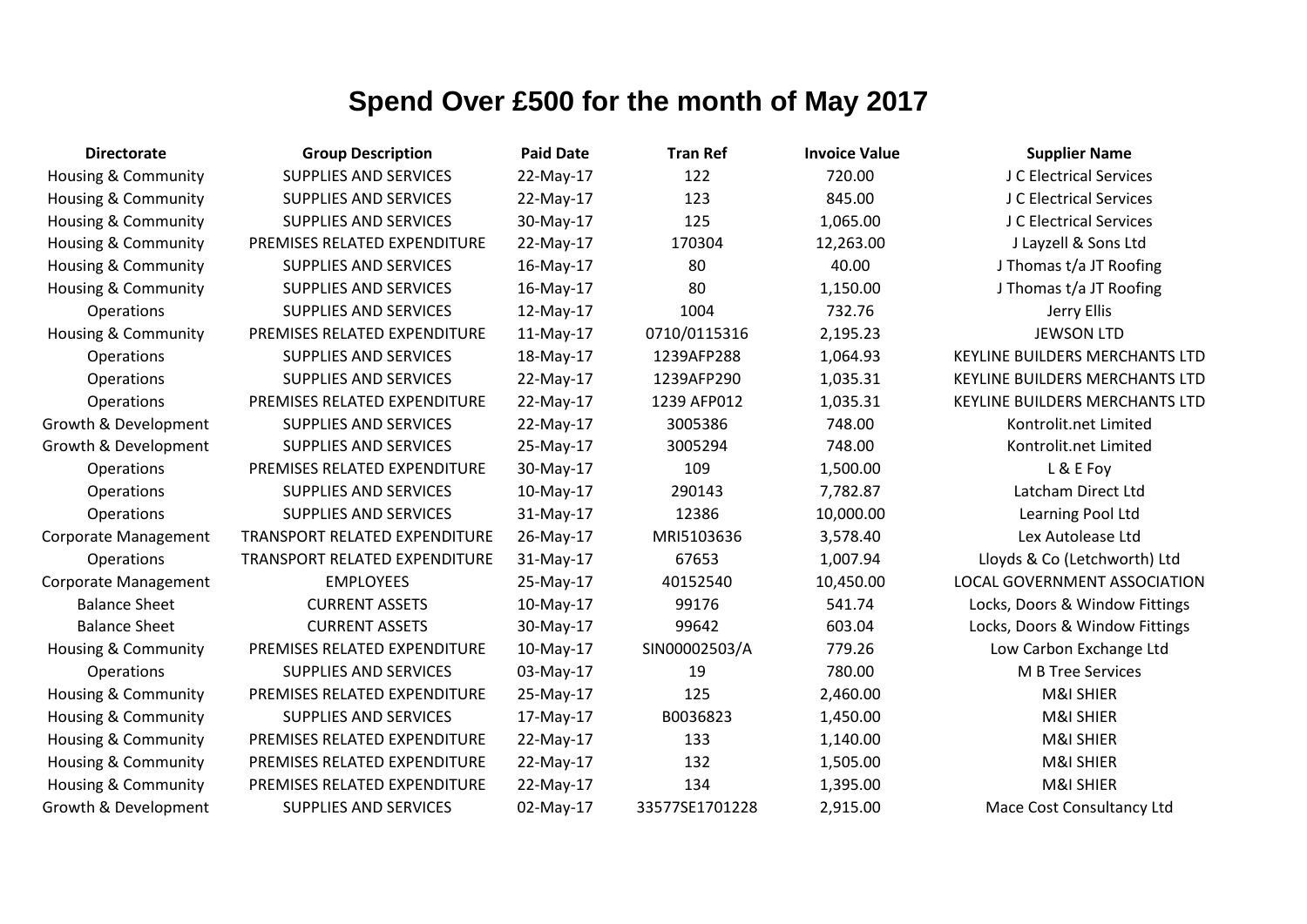| <b>Directorate</b>             | <b>Group Description</b>      | <b>Paid Date</b> | <b>Tran Ref</b>  | <b>Invoice Value</b> | <b>Supplier Name</b>                    |
|--------------------------------|-------------------------------|------------------|------------------|----------------------|-----------------------------------------|
| <b>Balance Sheet</b>           | <b>HOLDING ACCOUNTS</b>       | 23-May-17        | IN18927          | 17,460.70            | Matrix SCM Ltd                          |
| <b>Balance Sheet</b>           | <b>HOLDING ACCOUNTS</b>       | 23-May-17        | IN19152          | 11,784.68            | Matrix SCM Ltd                          |
| <b>Balance Sheet</b>           | <b>HOLDING ACCOUNTS</b>       | 23-May-17        | IN19226          | 24,702.41            | Matrix SCM Ltd                          |
| <b>Balance Sheet</b>           | <b>HOLDING ACCOUNTS</b>       | 23-May-17        | IN18999          | 19,565.88            | Matrix SCM Ltd                          |
| <b>Balance Sheet</b>           | <b>HOLDING ACCOUNTS</b>       | 23-May-17        | IN19075          | 19,780.57            | Matrix SCM Ltd                          |
| Corporate Management           | THIRD PARTY PAYMENTS          | 03-May-17        | 3097918          | 16,742.91            | <b>MENDIP DISTRICT COUNCIL</b>          |
| <b>Housing &amp; Community</b> | <b>EMPLOYEES</b>              | 10-May-17        | 6139049          | 1,452.50             | Michael Page International              |
| <b>Housing &amp; Community</b> | <b>EMPLOYEES</b>              | 30-May-17        | 6142904          | 1,435.00             | Michael Page International              |
| <b>Housing &amp; Community</b> | <b>EMPLOYEES</b>              | 30-May-17        | 6146136          | 1,155.00             | Michael Page International              |
| <b>Capital Payments</b>        | <b>CAPITAL</b>                | 26-May-17        | IN004117/001     | 41,421.14            | Mi-Space (UK) Ltd                       |
| Operations                     | PREMISES RELATED EXPENDITURE  | 03-May-17        | 0338-140712      | 2,791.50             | Montagu Evans LLP                       |
| Housing & Community            | TRANSPORT RELATED EXPENDITURE | 22-May-17        | 6876             | 2,750.00             | Montaz Engineering Solutions Ltd        |
| Housing & Community            | TRANSPORT RELATED EXPENDITURE | 22-May-17        | 6981             | 542.50               | <b>Montaz Engineering Solutions Ltd</b> |
| <b>Housing &amp; Community</b> | SUPPLIES AND SERVICES         | 10-May-17        | 135              | 750.00               | Mr Keven Pearse                         |
| Housing & Community            | SUPPLIES AND SERVICES         | 10-May-17        | 146              | 100.00               | Mr Keven Pearse                         |
| Housing & Community            | SUPPLIES AND SERVICES         | 10-May-17        | 146              | 582.09               | Mr Keven Pearse                         |
| <b>Housing &amp; Community</b> | SUPPLIES AND SERVICES         | 17-May-17        | 149              | 719.27               | Mr Keven Pearse                         |
| <b>Housing &amp; Community</b> | SUPPLIES AND SERVICES         | 17-May-17        | 148              | 764.90               | Mr Keven Pearse                         |
| Housing & Community            | SUPPLIES AND SERVICES         | 17-May-17        | 147              | 682.40               | Mr Keven Pearse                         |
| <b>Housing &amp; Community</b> | SUPPLIES AND SERVICES         | 23-May-17        | 151              | 682.40               | Mr Keven Pearse                         |
| Operations                     | SUPPLIES AND SERVICES         | 10-May-17        | 0124914414439/C7 | 1,396.00             | NIGEL K FORD                            |
| Operations                     | SUPPLIES AND SERVICES         | 10-May-17        | 0124914415243/C7 | 1,396.00             | <b>NIGEL K FORD</b>                     |
| Operations                     | SUPPLIES AND SERVICES         | 10-May-17        | 0124914431724/C7 | 1,212.00             | NIGEL K FORD                            |
| Operations                     | SUPPLIES AND SERVICES         | 10-May-17        | 0124914422955/C7 | 1,262.00             | NIGEL K FORD                            |
| Operations                     | SUPPLIES AND SERVICES         | 10-May-17        | 0124914425794/C7 | 1,232.00             | <b>NIGEL K FORD</b>                     |
| Operations                     | SUPPLIES AND SERVICES         | 22-May-17        | 0124914422927/C7 | 1,396.00             | NIGEL K FORD                            |
| Operations                     | SUPPLIES AND SERVICES         | 22-May-17        | 0124914431705/C7 | 1,082.00             | <b>NIGEL K FORD</b>                     |
| Operations                     | SUPPLIES AND SERVICES         | 22-May-17        | 0124914425811/C7 | 1,396.00             | <b>NIGEL K FORD</b>                     |
| Operations                     | <b>SUPPLIES AND SERVICES</b>  | 22-May-17        | 0124914436684/C7 | 1,212.00             | <b>NIGEL K FORD</b>                     |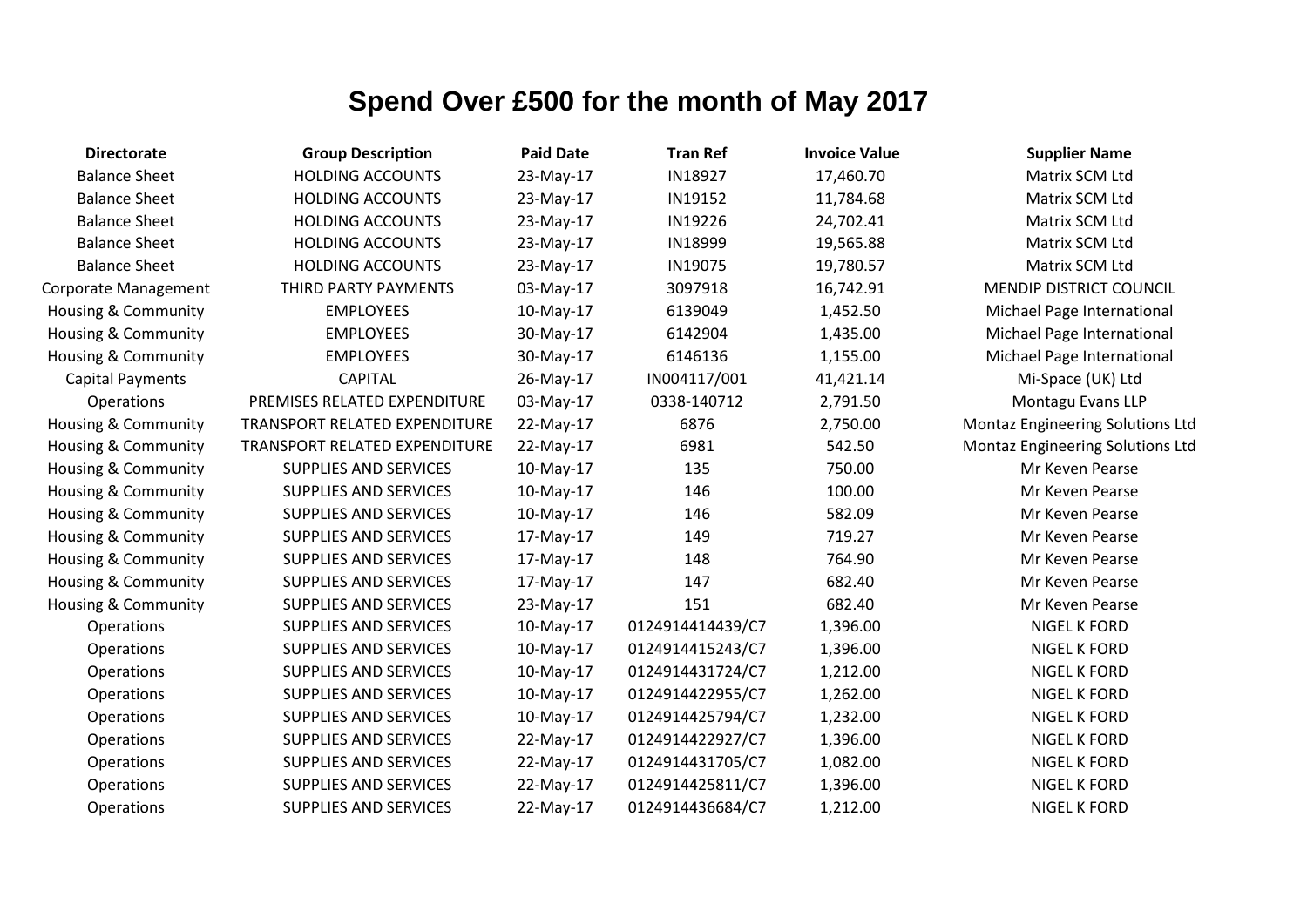| <b>Directorate</b>             | <b>Group Description</b>     | <b>Paid Date</b> | <b>Tran Ref</b>  | <b>Invoice Value</b> | <b>Supplier Name</b>             |
|--------------------------------|------------------------------|------------------|------------------|----------------------|----------------------------------|
| Operations                     | <b>SUPPLIES AND SERVICES</b> | 22-May-17        | 0124914430016/C7 | 1,232.00             | <b>NIGEL K FORD</b>              |
| <b>Balance Sheet</b>           | <b>CURRENT ASSETS</b>        | 25-May-17        | SI/03269219      | 787.00               | Nomix Enviro Limited             |
| <b>Corporate Management</b>    | <b>SUPPLIES AND SERVICES</b> | 22-May-17        | FN349822         | 1,868.00             | NORTH KESTEVEN DISTRICT COUNCIL  |
| Operations                     | <b>EMPLOYEES</b>             | 11-May-17        | 7362             | 515.41               | One Step Recruitment (Taunton)   |
| Operations                     | <b>SUPPLIES AND SERVICES</b> | 30-May-17        | 24006            | 618.75               | <b>OPAL ENVELOPES (SAPPHIRE)</b> |
| Operations                     | SUPPLIES AND SERVICES        | 30-May-17        | 24005            | 568.75               | <b>OPAL ENVELOPES (SAPPHIRE)</b> |
| <b>Capital Payments</b>        | <b>CAPITAL</b>               | 16-May-17        | 1106436          | 5,700.00             | <b>Otter South West LTD</b>      |
| Housing & Community            | PREMISES RELATED EXPENDITURE | 12-May-17        | 1106471          | 5,000.00             | <b>Otter South West LTD</b>      |
| Housing & Community            | PREMISES RELATED EXPENDITURE | 12-May-17        | 1106458          | 900.00               | Otter South West LTD             |
| <b>Housing &amp; Community</b> | PREMISES RELATED EXPENDITURE | 12-May-17        | 1106470          | 1,092.00             | <b>Otter South West LTD</b>      |
| Capital Payments               | <b>CAPITAL</b>               | 17-May-17        | 1106472          | 3,462.59             | <b>Otter South West LTD</b>      |
| Capital Payments               | <b>CAPITAL</b>               | 16-May-17        | 1106439          | 8,300.82             | <b>Otter South West LTD</b>      |
| Housing & Community            | PREMISES RELATED EXPENDITURE | 16-May-17        | 1106438          | 1,200.00             | Otter South West LTD             |
| <b>Capital Payments</b>        | <b>CAPITAL</b>               | 16-May-17        | 1106476          | 56,037.37            | <b>Otter South West LTD</b>      |
| <b>Capital Payments</b>        | <b>CAPITAL</b>               | 16-May-17        | 1106435          | 33,992.53            | Otter South West LTD             |
| <b>Capital Payments</b>        | <b>CAPITAL</b>               | 25-May-17        | 1106506          | 62,346.86            | <b>Otter South West LTD</b>      |
| <b>Capital Payments</b>        | <b>CAPITAL</b>               | 25-May-17        | 1106549          | 32,607.11            | <b>Otter South West LTD</b>      |
| Growth & Development           | <b>EMPLOYEES</b>             | $11-May-17$      | 1014603          | 1,927.80             | Oyster Partnership Ltd           |
| Growth & Development           | <b>EMPLOYEES</b>             | 11-May-17        | 1013620          | 720.30               | <b>Oyster Partnership Ltd</b>    |
| Growth & Development           | <b>EMPLOYEES</b>             | 11-May-17        | 1013956          | 1,134.70             | <b>Oyster Partnership Ltd</b>    |
| <b>Housing &amp; Community</b> | <b>SUPPLIES AND SERVICES</b> | 18-May-17        | 14770400         | 533.32               | PC World Business                |
| Housing & Community            | <b>SUPPLIES AND SERVICES</b> | 02-May-17        | 60629842         | 21,733.02            | PCC for Avon and Somerset        |
| <b>Operations</b>              | <b>EMPLOYEES</b>             | 30-May-17        | 2701             | 995.00               | <b>Percipient Studios</b>        |
| Growth & Development           | SUPPLIES AND SERVICES        | 17-May-17        | 22948            | 6,382.00             | Pinacl Solutions (UK) Ltd        |
| Growth & Development           | SUPPLIES AND SERVICES        | 17-May-17        | 23066            | 1,006.00             | Pinacl Solutions (UK) Ltd        |
| <b>Balance Sheet</b>           | <b>CURRENT ASSETS</b>        | 25-May-17        | <b>PMK-2459</b>  | 735.00               | Pitchmark Ltd                    |
| <b>Balance Sheet</b>           | <b>CURRENT ASSETS</b>        | 25-May-17        | <b>PMK-2335</b>  | 756.00               | Pitchmark Ltd                    |
| Operations                     | <b>SUPPLIES AND SERVICES</b> | 10-May-17        | 8640484          | 569.22               | Premier Paper Group Ltd          |
| <b>Capital Payments</b>        | <b>CAPITAL</b>               | 17-May-17        | 8168             | 1,099.00             | Pro-Fit                          |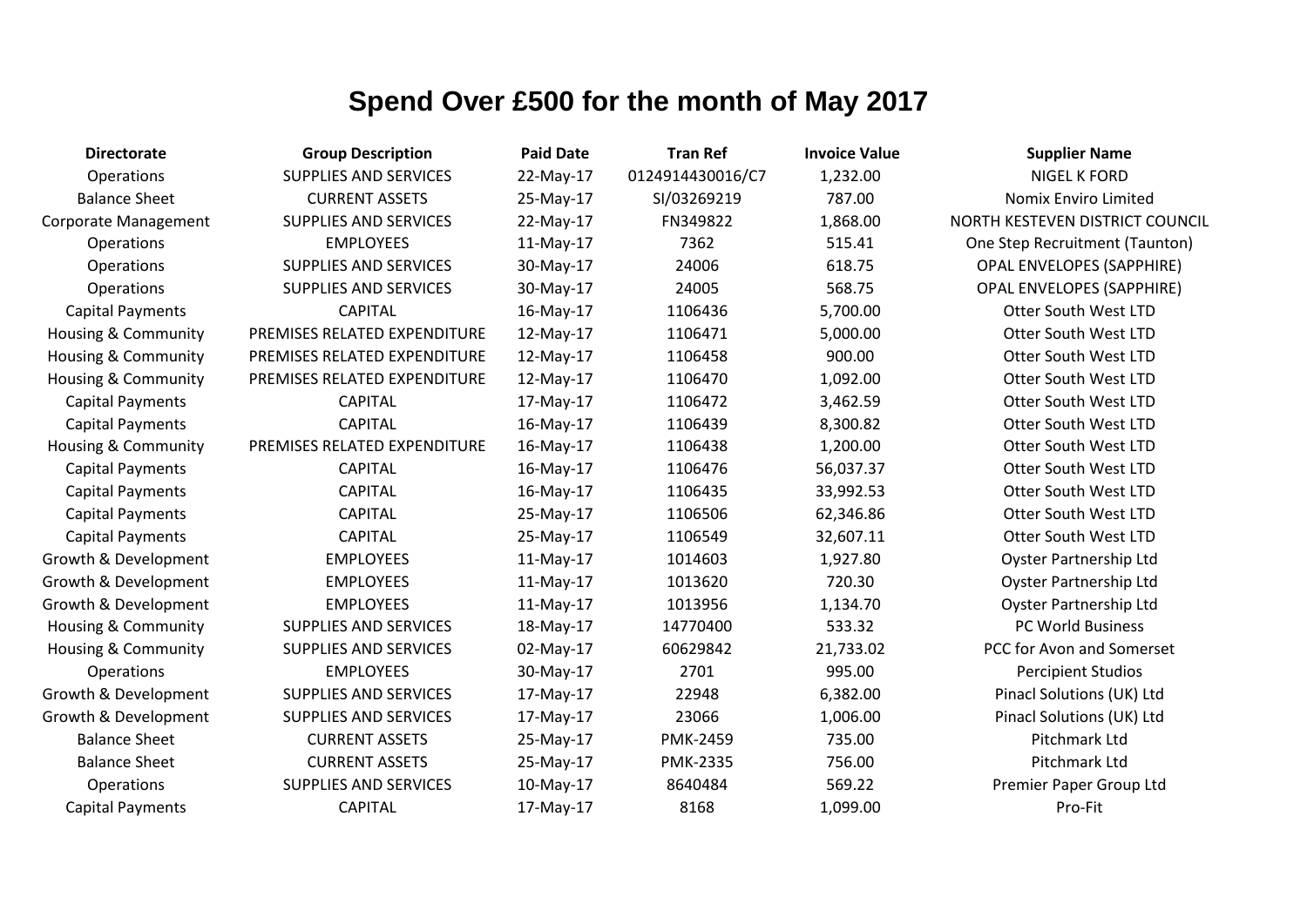| <b>Directorate</b>             | <b>Group Description</b>     | <b>Paid Date</b> | <b>Tran Ref</b>               | <b>Invoice Value</b> | <b>Supplier Name</b>                |
|--------------------------------|------------------------------|------------------|-------------------------------|----------------------|-------------------------------------|
| <b>Capital Payments</b>        | <b>CAPITAL</b>               | 17-May-17        | 8213                          | 8,471.00             | Pro-Fit                             |
| <b>Capital Payments</b>        | <b>CAPITAL</b>               | 17-May-17        | 8213                          | 1,000.00             | Pro-Fit                             |
| Housing & Community            | PREMISES RELATED EXPENDITURE | 10-May-17        | 8214                          | 570.00               | Pro-Fit                             |
| <b>Housing &amp; Community</b> | PREMISES RELATED EXPENDITURE | 10-May-17        | 8214                          | 100.00               | Pro-Fit                             |
| <b>Capital Payments</b>        | <b>CAPITAL</b>               | 25-May-17        | 8215                          | 1,366.00             | Pro-Fit                             |
| <b>Capital Payments</b>        | <b>CAPITAL</b>               | 25-May-17        | 8215                          | 100.00               | Pro-Fit                             |
| <b>Capital Payments</b>        | <b>CAPITAL</b>               | 10-May-17        | 8304                          | 2,335.00             | Pro-Fit                             |
| <b>Capital Payments</b>        | <b>CAPITAL</b>               | 10-May-17        | 8304                          | 200.00               | Pro-Fit                             |
| <b>Capital Payments</b>        | <b>CAPITAL</b>               | 10-May-17        | 8302                          | 8,438.00             | Pro-Fit                             |
| <b>Capital Payments</b>        | <b>CAPITAL</b>               | 10-May-17        | 8302                          | 1,050.00             | Pro-Fit                             |
| <b>Capital Payments</b>        | <b>CAPITAL</b>               | 16-May-17        | 8344                          | 4,903.00             | Pro-Fit                             |
| <b>Capital Payments</b>        | <b>CAPITAL</b>               | 16-May-17        | 8344                          | 600.00               | Pro-Fit                             |
| <b>Capital Payments</b>        | <b>CAPITAL</b>               | 17-May-17        | 8363                          | 670.00               | Pro-Fit                             |
| <b>Capital Payments</b>        | <b>CAPITAL</b>               | 17-May-17        | 8363                          | 50.00                | Pro-Fit                             |
| <b>Capital Payments</b>        | <b>CAPITAL</b>               | 17-May-17        | 8362                          | 7,382.00             | Pro-Fit                             |
| <b>Capital Payments</b>        | <b>CAPITAL</b>               | 17-May-17        | 8362                          | 900.00               | Pro-Fit                             |
| <b>Capital Payments</b>        | <b>CAPITAL</b>               | 16-May-17        | 8364                          | 10,586.50            | Pro-Fit                             |
| <b>Capital Payments</b>        | <b>CAPITAL</b>               | 17-May-17        | 8365                          | 1,247.00             | Pro-Fit                             |
| <b>Capital Payments</b>        | <b>CAPITAL</b>               | 30-May-17        | 8366                          | 6,170.00             | Pro-Fit                             |
| <b>Capital Payments</b>        | <b>CAPITAL</b>               | 25-May-17        | 8346                          | 1,665.00             | Pro-Fit                             |
| <b>Capital Payments</b>        | <b>CAPITAL</b>               | 25-May-17        | 8346                          | 150.00               | Pro-Fit                             |
| Housing & Community            | <b>EMPLOYEES</b>             | 10-May-17        | 78248                         | 1,320.00             | <b>Prolift Access Ltd</b>           |
| Operations                     | <b>EMPLOYEES</b>             | 10-May-17        | 78249                         | 780.00               | <b>Prolift Access Ltd</b>           |
| <b>Capital Payments</b>        | <b>CAPITAL</b>               | 03-May-17        | 8720 J 4701                   | 17,913.00            | PROLUDIC LTD                        |
| Operations                     | PREMISES RELATED EXPENDITURE | 16-May-17        | 77                            | 36,283.20            | R W GALE LTD                        |
| Housing & Community            | PREMISES RELATED EXPENDITURE | 16-May-17        | 144617                        | 13,050.00            | <b>Rainer Security Products LTD</b> |
| Housing & Community            | PREMISES RELATED EXPENDITURE | 16-May-17        | 144312                        | 13,050.00            | <b>Rainer Security Products LTD</b> |
| Housing & Community            | SUPPLIES AND SERVICES        | 22-May-17        | <b>Redacted Personal Data</b> | 1,262.60             | <b>Redacted Personal Data</b>       |
| <b>Housing &amp; Community</b> | <b>SUPPLIES AND SERVICES</b> | 23-May-17        | <b>Redacted Personal Data</b> | 550.00               | <b>Redacted Personal Data</b>       |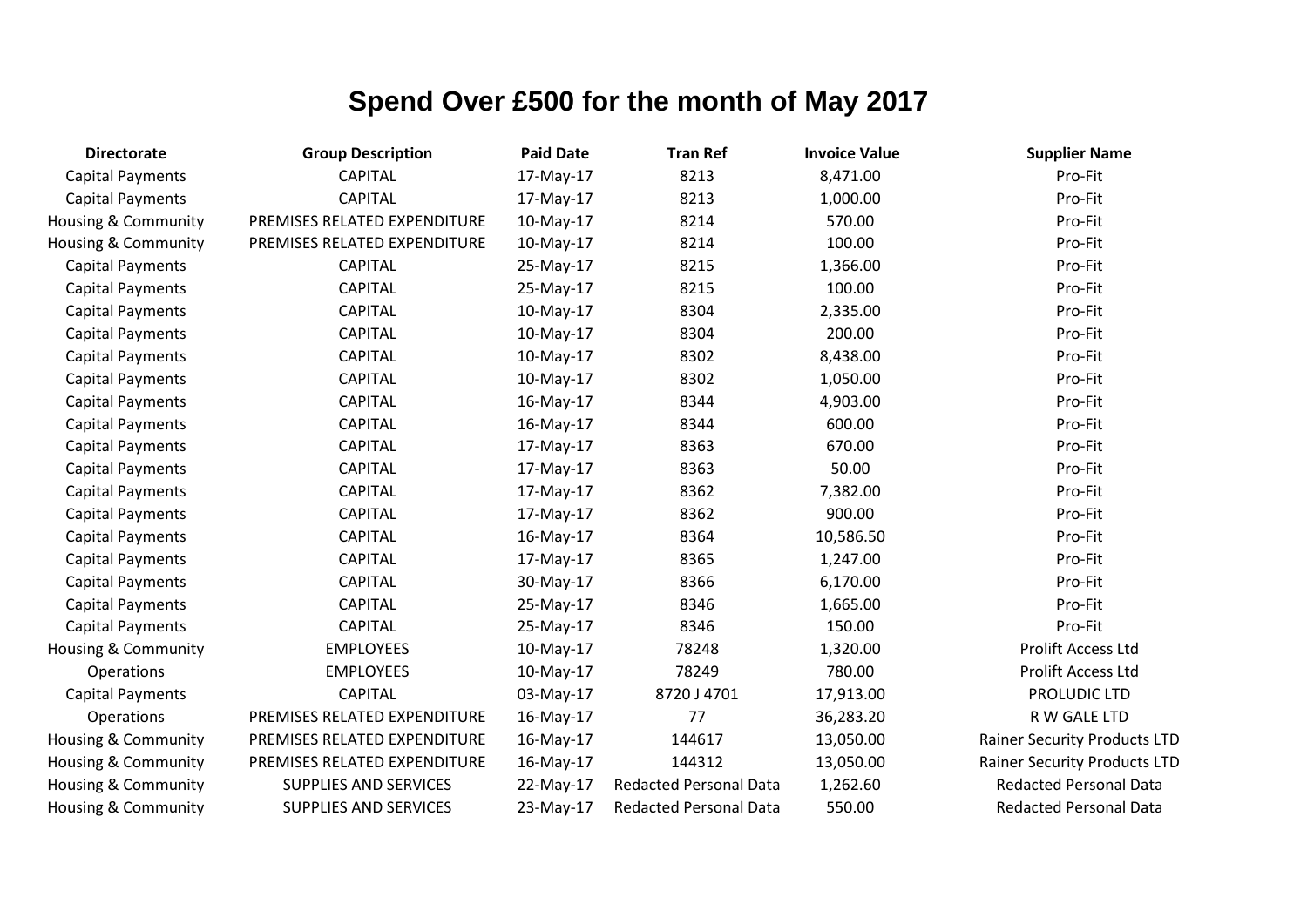| <b>Directorate</b>             | <b>Group Description</b>             | <b>Paid Date</b> | <b>Tran Ref</b>               | <b>Invoice Value</b> | <b>Supplier Name</b>              |
|--------------------------------|--------------------------------------|------------------|-------------------------------|----------------------|-----------------------------------|
| Operations                     | <b>EMPLOYEES</b>                     | 25-May-17        | <b>Redacted Personal Data</b> | 1,450.00             | <b>Redacted Personal Data</b>     |
| Operations                     | <b>EMPLOYEES</b>                     | 25-May-17        | <b>Redacted Personal Data</b> | 1,450.00             | <b>Redacted Personal Data</b>     |
| Operations                     | <b>EMPLOYEES</b>                     | 25-May-17        | <b>Redacted Personal Data</b> | 1,450.00             | <b>Redacted Personal Data</b>     |
| Housing & Community            | PREMISES RELATED EXPENDITURE         | 31-May-17        | <b>Redacted Personal Data</b> | 840.00               | <b>Redacted Personal Data</b>     |
| Growth & Development           | <b>TRANSFER PAYMENTS</b>             | 11-May-17        | <b>Redacted Personal Data</b> | 949.85               | <b>Redacted Personal Data</b>     |
| <b>Housing &amp; Community</b> | THIRD PARTY PAYMENTS                 | 10-May-17        | 230874524                     | 560.55               | REED SPECIALIST RECRUITMENT LTD   |
| Housing & Community            | <b>EMPLOYEES</b>                     | 02-May-17        | 230867042                     | 797.76               | REED SPECIALIST RECRUITMENT LTD   |
| <b>Housing &amp; Community</b> | <b>EMPLOYEES</b>                     | 02-May-17        | 230916957                     | 797.76               | REED SPECIALIST RECRUITMENT LTD   |
| <b>Housing &amp; Community</b> | THIRD PARTY PAYMENTS                 | 17-May-17        | 230929472                     | 560.55               | REED SPECIALIST RECRUITMENT LTD   |
| Housing & Community            | <b>EMPLOYEES</b>                     | 31-May-17        | 23088538                      | 560.55               | REED SPECIALIST RECRUITMENT LTD   |
| <b>Operations</b>              | <b>SUPPLIES AND SERVICES</b>         | 30-May-17        | 22685                         | 662.06               | RHINO FIRE CONTROL                |
| Housing & Community            | PREMISES RELATED EXPENDITURE         | 30-May-17        | 32261                         | 3,139.81             | Saltire Facilities Management Ltd |
| Housing & Community            | PREMISES RELATED EXPENDITURE         | 30-May-17        | 0000031920/C                  | 1,062.81             | Saltire Facilities Management Ltd |
| <b>Housing &amp; Community</b> | PREMISES RELATED EXPENDITURE         | 30-May-17        | 0000031920/B                  | 1,746.37             | Saltire Facilities Management Ltd |
| Housing & Community            | PREMISES RELATED EXPENDITURE         | 30-May-17        | 32260                         | 3,851.46             | Saltire Facilities Management Ltd |
| <b>Housing &amp; Community</b> | PREMISES RELATED EXPENDITURE         | 30-May-17        | 32056                         | 5,436.10             | Saltire Facilities Management Ltd |
| <b>Housing &amp; Community</b> | PREMISES RELATED EXPENDITURE         | 30-May-17        | 31727                         | 4,751.45             | Saltire Facilities Management Ltd |
| Growth & Development           | <b>SUPPLIES AND SERVICES</b>         | 17-May-17        | U778896                       | 3,217.50             | Savills (UK) Ltd                  |
| Housing & Community            | TRANSPORT RELATED EXPENDITURE        | 22-May-17        | 323110                        | 1,663.89             | <b>SCOT GROUP LTD</b>             |
| <b>Housing &amp; Community</b> | <b>TRANSPORT RELATED EXPENDITURE</b> | 22-May-17        | 323110                        | 47.50                | <b>SCOT GROUP LTD</b>             |
| Growth & Development           | <b>SUPPLIES AND SERVICES</b>         | 26-May-17        | SB030261                      | 8,000.00             | Sedgemoor District Council        |
| <b>Operations</b>              | THIRD PARTY PAYMENTS                 | 16-May-17        | PR030214                      | 69,038.72            | Sedgemoor District Council        |
| Growth & Development           | <b>SUPPLIES AND SERVICES</b>         | 10-May-17        | INV184831                     | 539.28               | Sellick Partnership Recruitment   |
| Growth & Development           | <b>SUPPLIES AND SERVICES</b>         | 10-May-17        | INV185669                     | 1,082.34             | Sellick Partnership Recruitment   |
| <b>Housing &amp; Community</b> | PREMISES RELATED EXPENDITURE         | 02-May-17        | 9900305684                    | 769.76               | Sodexo Limited                    |
| Housing & Community            | PREMISES RELATED EXPENDITURE         | 02-May-17        | 9900311184                    | 769.76               | Sodexo Limited                    |
| Growth & Development           | <b>SUPPLIES AND SERVICES</b>         | $11-May-17$      | 60629889                      | 79,343.88            | SOMERSET COUNTY COUNCIL           |
| Growth & Development           | <b>SUPPLIES AND SERVICES</b>         | 03-May-17        | 60630071                      | 14,438.00            | SOMERSET COUNTY COUNCIL           |
| Growth & Development           | <b>SUPPLIES AND SERVICES</b>         | 03-May-17        | 60630069                      | 34,668.00            | SOMERSET COUNTY COUNCIL           |

# **MOOR District Council**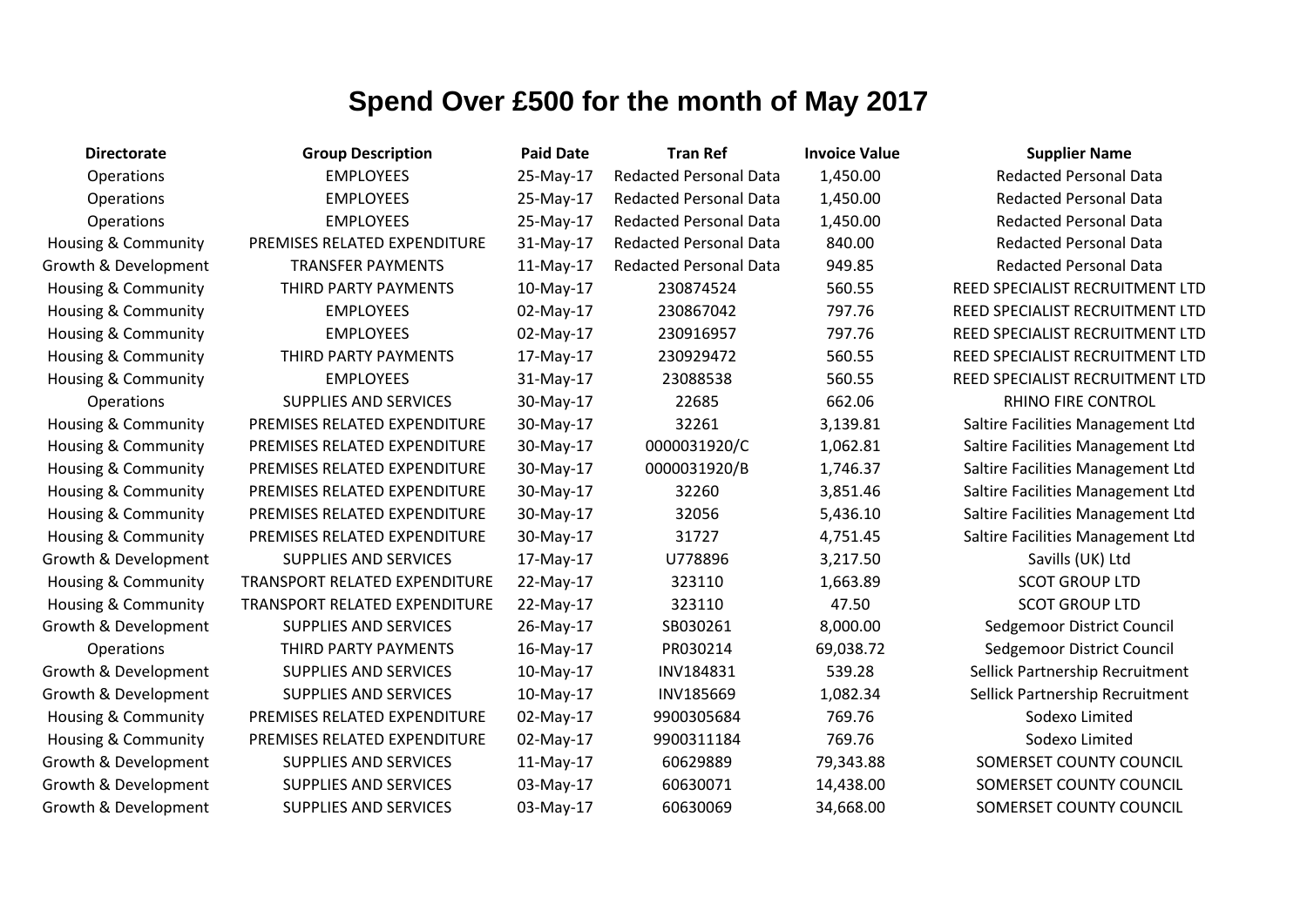| <b>Directorate</b>             | <b>Group Description</b>     | <b>Paid Date</b> | <b>Tran Ref</b>         | <b>Invoice Value</b> | <b>Supplier Name</b>                  |
|--------------------------------|------------------------------|------------------|-------------------------|----------------------|---------------------------------------|
| Growth & Development           | <b>SUPPLIES AND SERVICES</b> | 03-May-17        | 60630070                | 5,000.00             | SOMERSET COUNTY COUNCIL               |
| <b>Operations</b>              | <b>EMPLOYEES</b>             | 30-May-17        | 840838                  | 2,931.72             | SOMERSET COUNTY COUNCIL               |
| Growth & Development           | <b>SUPPLIES AND SERVICES</b> | 25-May-17        | 60630579                | 4,912.08             | SOMERSET COUNTY COUNCIL               |
| Growth & Development           | <b>SUPPLIES AND SERVICES</b> | 25-May-17        | 60629980                | 89,376.53            | SOMERSET COUNTY COUNCIL               |
| Growth & Development           | SUPPLIES AND SERVICES        | 31-May-17        | 60629982                | 2,000.00             | SOMERSET COUNTY COUNCIL               |
| <b>Housing &amp; Community</b> | <b>EMPLOYEES</b>             | 11-May-17        | INV36742                | 1,295.00             | Somerset County Cricket Club Ltd      |
| Operations                     | <b>SUPPLIES AND SERVICES</b> | 31-May-17        | 1043                    | 1,187.50             | Somerset Dog Warden Service           |
| Operations                     | <b>SUPPLIES AND SERVICES</b> | 22-May-17        | 600017035               | 756.22               | <b>Somerset Scientific Services</b>   |
| <b>Corporate Management</b>    | <b>SUPPLIES AND SERVICES</b> | 31-May-17        | 64365                   | 5,839.00             | South West Councils                   |
| Operations                     | THIRD PARTY PAYMENTS         | 30-May-17        | SW04170003              | 2,648.40             | South West One Limited                |
| Growth & Development           | <b>SUPPLIES AND SERVICES</b> | 30-May-17        | 650004                  | 1,060.25             | <b>SSE Contracting Ltd</b>            |
| Operations                     | <b>EMPLOYEES</b>             | 12-May-17        | 55302                   | 828.00               | <b>SSG Training &amp; Consultancy</b> |
| Housing & Community            | <b>SUPPLIES AND SERVICES</b> | 10-May-17        | 77                      | 800.00               | <b>Steve Wilkins</b>                  |
| <b>Housing &amp; Community</b> | <b>SUPPLIES AND SERVICES</b> | 16-May-17        | 80                      | 700.00               | <b>Steve Wilkins</b>                  |
| <b>Housing &amp; Community</b> | PREMISES RELATED EXPENDITURE | 25-May-17        | 85                      | 580.00               | <b>Steve Wilkins</b>                  |
| <b>Housing &amp; Community</b> | PREMISES RELATED EXPENDITURE | 25-May-17        | 84                      | 700.00               | <b>Steve Wilkins</b>                  |
| <b>Housing &amp; Community</b> | PREMISES RELATED EXPENDITURE | 25-May-17        | 83                      | 860.00               | <b>Steve Wilkins</b>                  |
| Operations                     | <b>SUPPLIES AND SERVICES</b> | 18-May-17        | 191                     | 5,700.00             | <b>Stuart Todd Associates Ltd</b>     |
| <b>Housing &amp; Community</b> | PREMISES RELATED EXPENDITURE | 11-May-17        | SI-6854                 | 800.00               | <b>SUN SCAFFOLDING LTD</b>            |
| <b>Housing &amp; Community</b> | PREMISES RELATED EXPENDITURE | 11-May-17        | SI-6853                 | 800.00               | <b>SUN SCAFFOLDING LTD</b>            |
| <b>Housing &amp; Community</b> | PREMISES RELATED EXPENDITURE | 11-May-17        | SI-6851                 | 800.00               | <b>SUN SCAFFOLDING LTD</b>            |
| <b>Housing &amp; Community</b> | PREMISES RELATED EXPENDITURE | 30-May-17        | SI-6867                 | 800.00               | <b>SUN SCAFFOLDING LTD</b>            |
| Housing & Community            | SUPPLIES AND SERVICES        | 10-May-17        | TRG 01/2017             | 1,500.00             | <b>Sundry BACS</b>                    |
| <b>Housing &amp; Community</b> | <b>SUPPLIES AND SERVICES</b> | 11-May-17        | TRG 04/2017             | 750.00               | <b>Sundry BACS</b>                    |
| Growth & Development           | SUPPLIES AND SERVICES        | 17-May-17        | 20170318/1              | 902.50               | <b>Sundry BACS</b>                    |
| <b>Capital Payments</b>        | <b>CAPITAL</b>               | 22-May-17        | <b>BAG CRICKET CLUB</b> | 960.55               | <b>Sundry BACS</b>                    |
| Housing & Community            | BELOW NET COST OF SERVICES   | 22-May-17        | 2.04185E+13             | 1,238.58             | <b>Sundry BACS</b>                    |
| Housing & Community            | <b>SUPPLIES AND SERVICES</b> | 25-May-17        | <b>GRANT EPRF 54</b>    | 724.73               | <b>Sundry BACS</b>                    |
| Housing & Community            | <b>SUPPLIES AND SERVICES</b> | 30-May-17        | <b>TRGRANT EPRF 133</b> | 718.44               | <b>Sundry BACS</b>                    |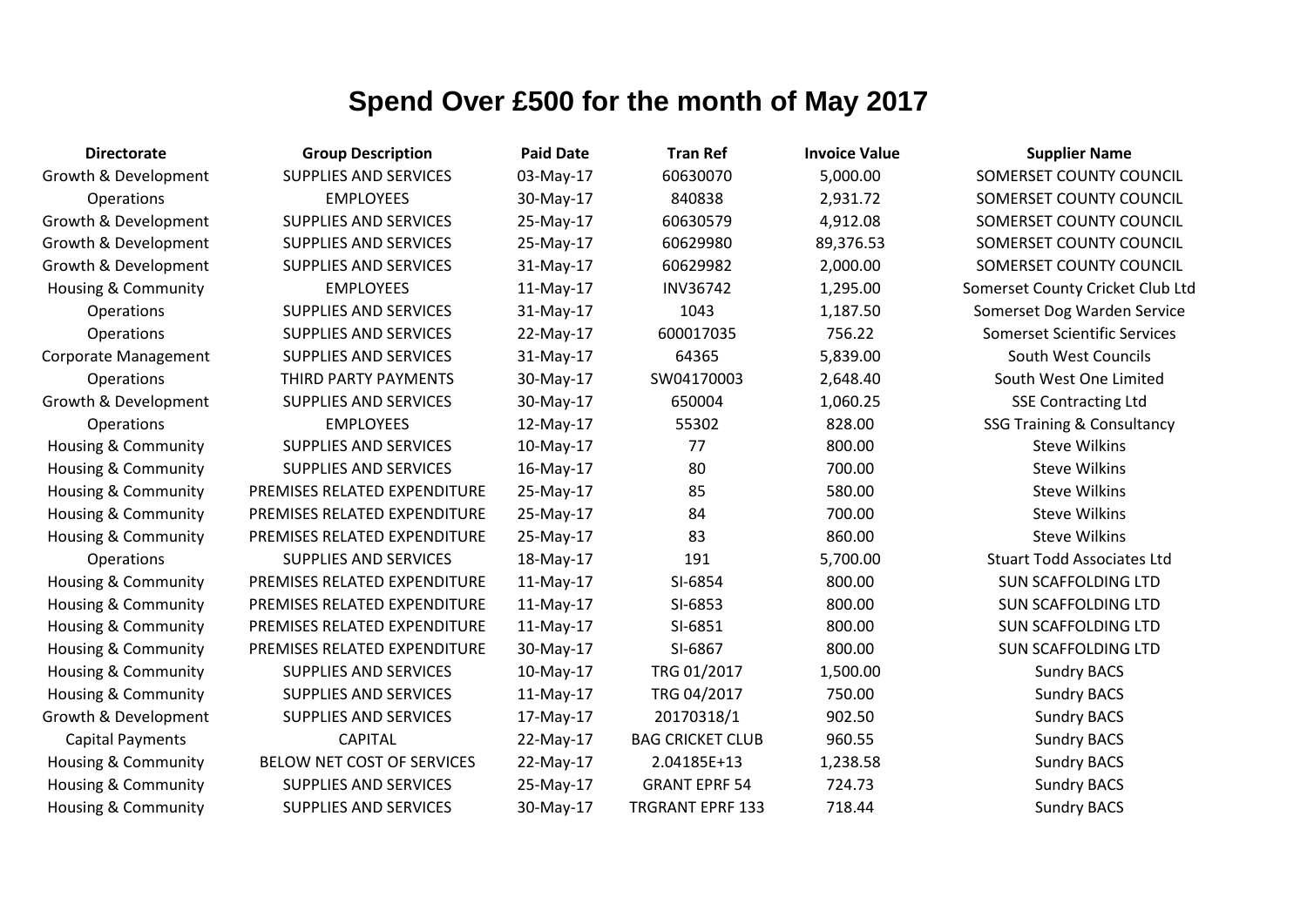| <b>Directorate</b>             | <b>Group Description</b>     | <b>Paid Date</b> | <b>Tran Ref</b>       | <b>Invoice Value</b> | <b>Supplier Name</b>                   |
|--------------------------------|------------------------------|------------------|-----------------------|----------------------|----------------------------------------|
| <b>Housing &amp; Community</b> | THIRD PARTY PAYMENTS         | 30-May-17        | <b>ADMIN EPRF 84</b>  | 761.54               | <b>Sundry BACS</b>                     |
| Housing & Community            | BELOW NET COST OF SERVICES   | 31-May-17        | <b>REFUND EPRF 93</b> | 1,230.00             | <b>Sundry BACS</b>                     |
| Operations                     | <b>SUPPLIES AND SERVICES</b> | 11-May-17        | <b>CREM MEMORIALS</b> | 4,120.00             | <b>Sundry Cheque</b>                   |
| Operations                     | <b>INCOME</b>                | 22-May-17        | E S PET CARE          | 866.00               | <b>Sundry Cheque</b>                   |
| <b>Housing &amp; Community</b> | PREMISES RELATED EXPENDITURE | $11-May-17$      | 022066C               | 2,159.11             | T & C ELECTRICAL CONTRACTORS LTD       |
| <b>Housing &amp; Community</b> | PREMISES RELATED EXPENDITURE | $11-May-17$      | 022066B               | 1,219.83             | T & C ELECTRICAL CONTRACTORS LTD       |
| Housing & Community            | PREMISES RELATED EXPENDITURE | $11-May-17$      | 22086                 | 767.80               | T & C ELECTRICAL CONTRACTORS LTD       |
| Housing & Community            | THIRD PARTY PAYMENTS         | 10-May-17        | 1105959               | 986.52               | T & V Tomlinson t/a Crimson Propert    |
| <b>Housing &amp; Community</b> | THIRD PARTY PAYMENTS         | 10-May-17        | 111421                | 565.00               | T & V Tomlinson t/a Crimson Propert    |
| <b>Housing &amp; Community</b> | <b>SUPPLIES AND SERVICES</b> | 02-May-17        | TDBC05/OUTREACH       | 18,000.00            | Taunton Assoc for the Homeless Ltd     |
| <b>Capital Payments</b>        | <b>CAPITAL</b>               | 18-May-17        | S106 GRANT            | 1,235.00             | Taunton Rugby Football Club Ltd        |
| Growth & Development           | <b>SUPPLIES AND SERVICES</b> | 25-May-17        | TT1176                | 1,294.85             | <b>Taunton Theatre Association Ltd</b> |
| Growth & Development           | <b>SUPPLIES AND SERVICES</b> | 25-May-17        | <b>TT1182</b>         | 771.40               | <b>Taunton Theatre Association Ltd</b> |
| <b>Housing &amp; Community</b> | <b>SUPPLIES AND SERVICES</b> | 10-May-17        | 900014794             | 3,900.00             | TeleAlarm Europe GmbH                  |
| Operations                     | <b>SUPPLIES AND SERVICES</b> | 11-May-17        | 87321219              | 645.50               | TELEFONICA O2 (UK) LTD                 |
| <b>Housing &amp; Community</b> | PREMISES RELATED EXPENDITURE | 03-May-17        | 166534                | 2,610.00             | <b>Tersus Group</b>                    |
| <b>Housing &amp; Community</b> | PREMISES RELATED EXPENDITURE | 03-May-17        | 2682                  | 566.61               | The Carpet Warehouse                   |
| <b>Housing &amp; Community</b> | PREMISES RELATED EXPENDITURE | 03-May-17        | 2680                  | 559.94               | The Carpet Warehouse                   |
| Housing & Community            | PREMISES RELATED EXPENDITURE | 10-May-17        | 2707                  | 593.26               | The Carpet Warehouse                   |
| Housing & Community            | PREMISES RELATED EXPENDITURE | 03-May-17        | 2687                  | 593.27               | The Carpet Warehouse                   |
| Housing & Community            | PREMISES RELATED EXPENDITURE | 10-May-17        | 2706                  | 811.94               | The Carpet Warehouse                   |
| <b>Housing &amp; Community</b> | PREMISES RELATED EXPENDITURE | 10-May-17        | 2704                  | 907.95               | The Carpet Warehouse                   |
| Housing & Community            | PREMISES RELATED EXPENDITURE | 03-May-17        | 2286                  | 520.55               | The Carpet Warehouse                   |
| Housing & Community            | PREMISES RELATED EXPENDITURE | 10-May-17        | 2703                  | 1,020.60             | The Carpet Warehouse                   |
| Housing & Community            | PREMISES RELATED EXPENDITURE | 03-May-17        | 1858                  | 860.97               | The Carpet Warehouse                   |
| <b>Housing &amp; Community</b> | PREMISES RELATED EXPENDITURE | 03-May-17        | 2673                  | 546.61               | The Carpet Warehouse                   |
| Housing & Community            | PREMISES RELATED EXPENDITURE | 03-May-17        | 2534                  | 514.63               | The Carpet Warehouse                   |
| <b>Housing &amp; Community</b> | PREMISES RELATED EXPENDITURE | 03-May-17        | 2209                  | 845.38               | The Carpet Warehouse                   |
| Housing & Community            | PREMISES RELATED EXPENDITURE | 16-May-17        | 2721                  | 602.21               | The Carpet Warehouse                   |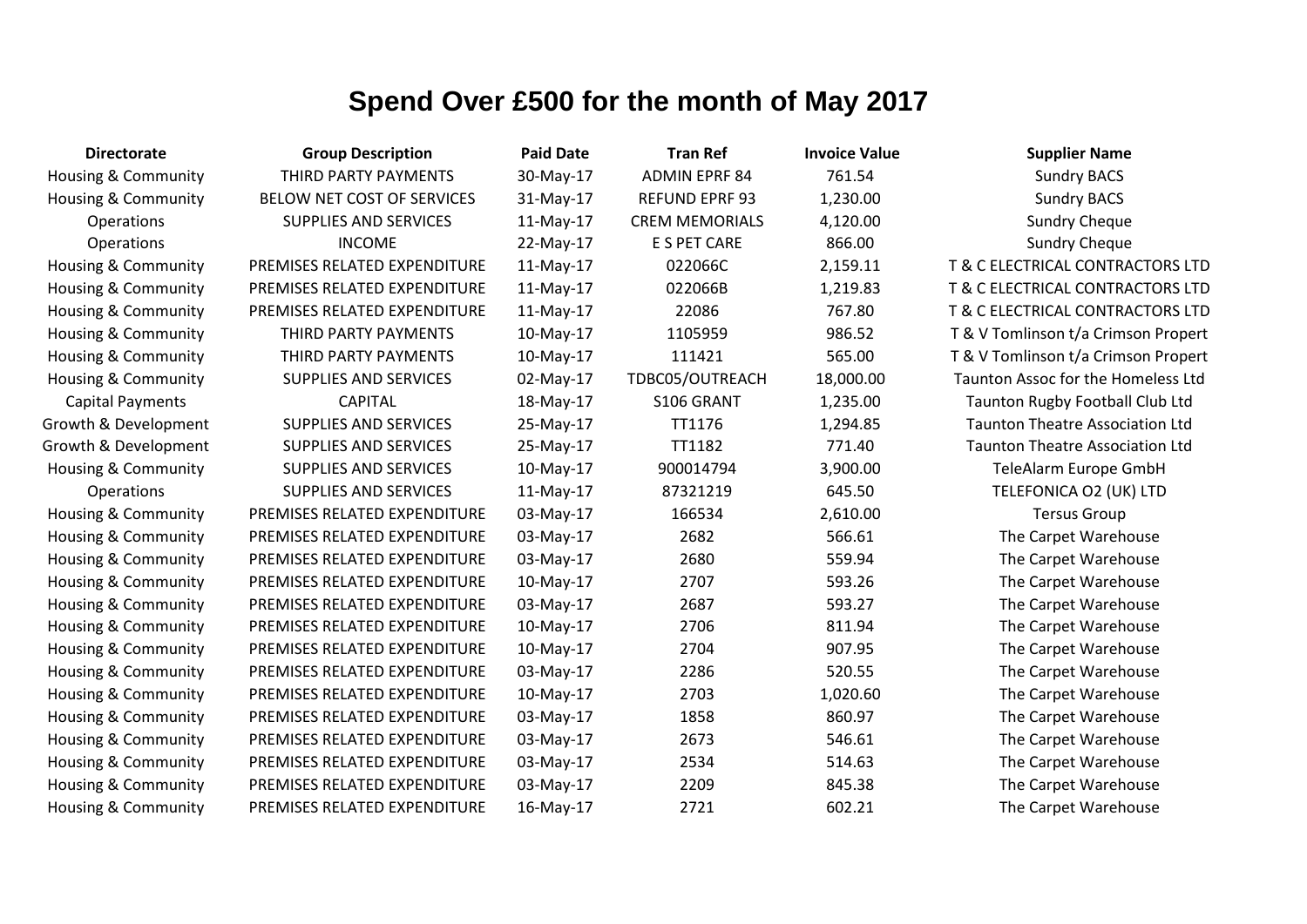| <b>Directorate</b>             | <b>Group Description</b>      | <b>Paid Date</b> | <b>Tran Ref</b>   | <b>Invoice Value</b> | <b>Supplier Name</b>             |
|--------------------------------|-------------------------------|------------------|-------------------|----------------------|----------------------------------|
| Housing & Community            | PREMISES RELATED EXPENDITURE  | 16-May-17        | 2720              | 579.94               | The Carpet Warehouse             |
| Housing & Community            | PREMISES RELATED EXPENDITURE  | 03-May-17        | 2551              | 513.28               | The Carpet Warehouse             |
| Housing & Community            | PREMISES RELATED EXPENDITURE  | 03-May-17        | 2198              | 1,487.30             | The Carpet Warehouse             |
| Housing & Community            | PREMISES RELATED EXPENDITURE  | 03-May-17        | 2536              | 880.60               | The Carpet Warehouse             |
| Housing & Community            | PREMISES RELATED EXPENDITURE  | 10-May-17        | 2613              | 583.70               | The Carpet Warehouse             |
| Housing & Community            | PREMISES RELATED EXPENDITURE  | 10-May-17        | 9791              | 555.18               | The Carpet Warehouse             |
| Housing & Community            | PREMISES RELATED EXPENDITURE  | 10-May-17        | 2618              | 661.60               | The Carpet Warehouse             |
| Housing & Community            | PREMISES RELATED EXPENDITURE  | 10-May-17        | 2623              | 537.29               | The Carpet Warehouse             |
| Housing & Community            | PREMISES RELATED EXPENDITURE  | 10-May-17        | 2628              | 533.28               | The Carpet Warehouse             |
| Housing & Community            | PREMISES RELATED EXPENDITURE  | 10-May-17        | 2684              | 733.26               | The Carpet Warehouse             |
| Housing & Community            | PREMISES RELATED EXPENDITURE  | 10-May-17        | 2679              | 553.27               | The Carpet Warehouse             |
| <b>Housing &amp; Community</b> | PREMISES RELATED EXPENDITURE  | 10-May-17        | 2614              | 688.44               | The Carpet Warehouse             |
| Housing & Community            | PREMISES RELATED EXPENDITURE  | 10-May-17        | 2435              | 595.96               | The Carpet Warehouse             |
| Housing & Community            | PREMISES RELATED EXPENDITURE  | 16-May-17        | 2257              | 636.24               | The Carpet Warehouse             |
| Housing & Community            | PREMISES RELATED EXPENDITURE  | 22-May-17        | 2440              | 577.44               | The Carpet Warehouse             |
| Housing & Community            | PREMISES RELATED EXPENDITURE  | 25-May-17        | 1869              | 689.23               | The Carpet Warehouse             |
| Housing & Community            | PREMISES RELATED EXPENDITURE  | 25-May-17        | 2142              | 680.45               | The Carpet Warehouse             |
| <b>Housing &amp; Community</b> | PREMISES RELATED EXPENDITURE  | 30-May-17        | 2748              | 613.27               | The Carpet Warehouse             |
| Operations                     | TRANSPORT RELATED EXPENDITURE | 16-May-17        | 1848274           | 7,936.22             | The Fuelcard People              |
| Operations                     | TRANSPORT RELATED EXPENDITURE | 30-May-17        | 1044405           | 951.64               | The Fuelcard People              |
| <b>Capital Payments</b>        | <b>CAPITAL</b>                | 03-May-17        | 7497              | 2,000.00             | <b>Thomas Lister</b>             |
| Growth & Development           | <b>SUPPLIES AND SERVICES</b>  | 23-May-17        | 7496              | 3,437.50             | <b>Thomas Lister</b>             |
| Growth & Development           | <b>SUPPLIES AND SERVICES</b>  | 11-May-17        | TG4025MARCH2017   | 8,300.00             | <b>Tom Gillham Limited</b>       |
| Growth & Development           | <b>SUPPLIES AND SERVICES</b>  | 11-May-17        | TG4025MARCH2017   | 140.14               | <b>Tom Gillham Limited</b>       |
| Housing & Community            | PREMISES RELATED EXPENDITURE  | 16-May-17        | 9175 AHA467       | 622.54               | <b>TRAVIS PERKINS PLC</b>        |
| <b>Capital Payments</b>        | <b>CAPITAL</b>                | 17-May-17        | <b>GRANT MUGA</b> | 8,250.00             | Trident Youth & Community Centre |
| Operations                     | <b>SUPPLIES AND SERVICES</b>  | 17-May-17        | 30033989          | 17,550.94            | Tunstall Healthcare (uk) Ltd     |
| <b>Housing &amp; Community</b> | <b>EMPLOYEES</b>              | 02-May-17        | 3280273           | 948.00               | <b>VENN GROUP LTD</b>            |
| Housing & Community            | <b>EMPLOYEES</b>              | 02-May-17        | 3280274           | 1,656.00             | <b>VENN GROUP LTD</b>            |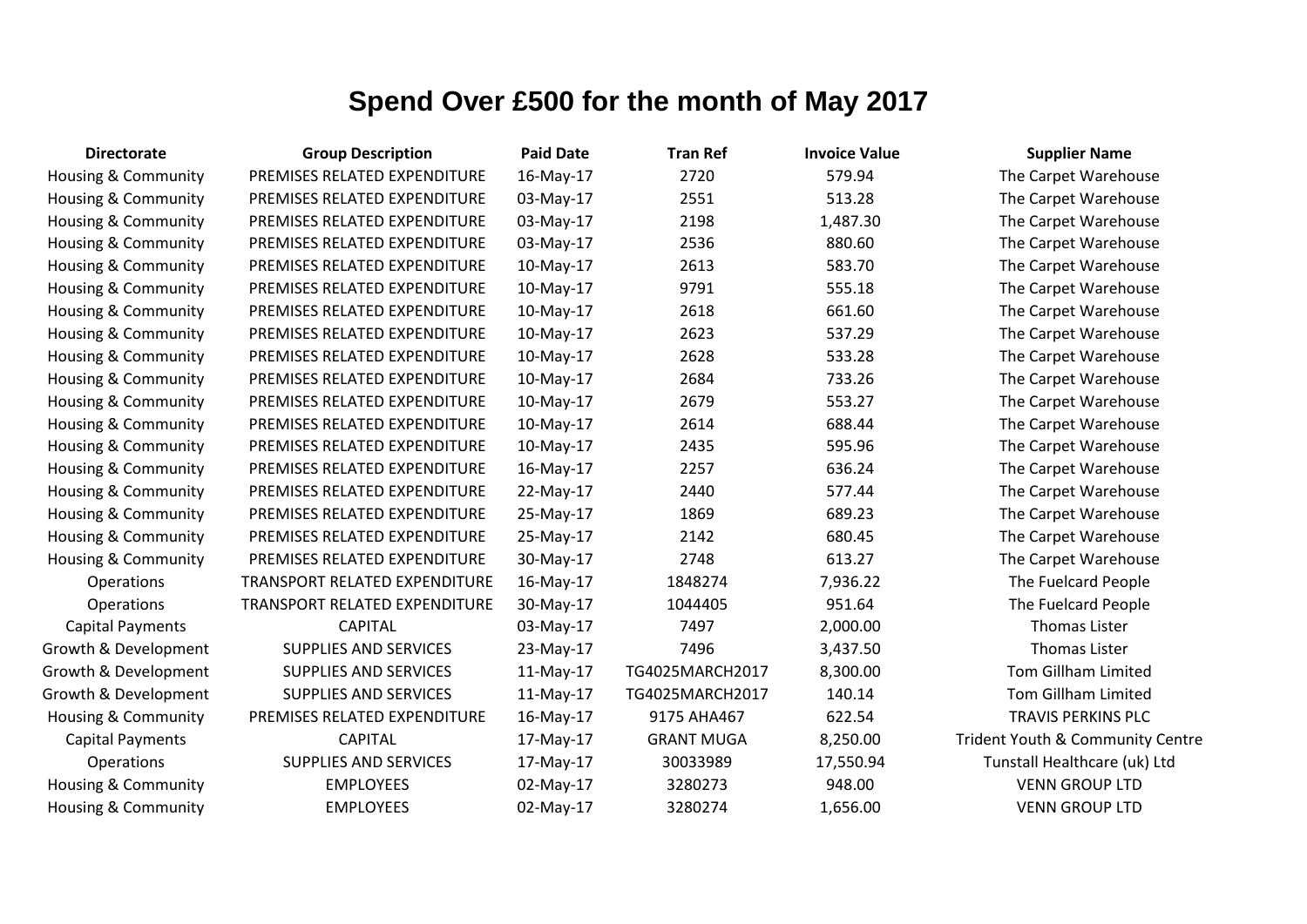| <b>Directorate</b>             | <b>Group Description</b>     | <b>Paid Date</b> | <b>Tran Ref</b>  | <b>Invoice Value</b> | <b>Supplier Name</b>             |
|--------------------------------|------------------------------|------------------|------------------|----------------------|----------------------------------|
| Housing & Community            | <b>EMPLOYEES</b>             | 02-May-17        | 3280274          | 414.00               | <b>VENN GROUP LTD</b>            |
| <b>Housing &amp; Community</b> | <b>EMPLOYEES</b>             | 02-May-17        | 3282537          | 1,656.00             | <b>VENN GROUP LTD</b>            |
| Housing & Community            | <b>EMPLOYEES</b>             | 02-May-17        | 3282537          | 414.00               | <b>VENN GROUP LTD</b>            |
| Housing & Community            | <b>EMPLOYEES</b>             | 02-May-17        | 3282536          | 876.00               | <b>VENN GROUP LTD</b>            |
| Housing & Community            | <b>EMPLOYEES</b>             | 10-May-17        | 3284822          | 1,656.00             | <b>VENN GROUP LTD</b>            |
| <b>Housing &amp; Community</b> | <b>EMPLOYEES</b>             | 10-May-17        | 3284822          | 414.00               | <b>VENN GROUP LTD</b>            |
| Housing & Community            | <b>EMPLOYEES</b>             | 03-May-17        | 3284821          | 852.00               | <b>VENN GROUP LTD</b>            |
| Operations                     | <b>SUPPLIES AND SERVICES</b> | 30-May-17        | UK10/042017/2609 | 2,432.00             | Vodafone                         |
| Operations                     | <b>SUPPLIES AND SERVICES</b> | 30-May-17        | JX77645          | 6,450.00             | <b>VODAFONE LIMITED (PAGING)</b> |
| Operations                     | <b>SUPPLIES AND SERVICES</b> | 11-May-17        | 1105465          | 600.00               | Voicenet Solutions Ltd T/A 8x8   |
| Operations                     | <b>SUPPLIES AND SERVICES</b> | 30-May-17        | 1103550          | 2,572.00             | Voicenet Solutions Ltd T/A 8x8   |
| Operations                     | <b>SUPPLIES AND SERVICES</b> | 11-May-17        | 1104999          | 1,448.52             | Voicenet Solutions Ltd T/A 8x8   |
| Operations                     | SUPPLIES AND SERVICES        | 30-May-17        | 1107134          | 1,741.10             | Voicenet Solutions Ltd T/A 8x8   |
| Housing & Community            | <b>SUPPLIES AND SERVICES</b> | 16-May-17        | 45508            | 1,099.00             | WAY AHEAD COMMUNITY SERVICES LTD |
| Housing & Community            | SUPPLIES AND SERVICES        | 16-May-17        | 45510            | 3,646.20             | WAY AHEAD COMMUNITY SERVICES LTD |
| <b>Housing &amp; Community</b> | SUPPLIES AND SERVICES        | 11-May-17        | 45509            | 2,773.30             | WAY AHEAD COMMUNITY SERVICES LTD |
| <b>Housing &amp; Community</b> | <b>SUPPLIES AND SERVICES</b> | 25-May-17        | TAU2018107       | 1,035.00             | Wessex Eagle Ltd T/A Eagle Plant |
| Housing & Community            | PREMISES RELATED EXPENDITURE | 10-May-17        | 2358924          | 1,391.25             | <b>WESSEX WATER SERVICES LTD</b> |
| Housing & Community            | PREMISES RELATED EXPENDITURE | $10$ -May-17     | 2358925          | 1,391.25             | <b>WESSEX WATER SERVICES LTD</b> |
| <b>Housing &amp; Community</b> | PREMISES RELATED EXPENDITURE | 10-May-17        | 2358926          | 1,391.25             | <b>WESSEX WATER SERVICES LTD</b> |
| Operations                     | <b>SUPPLIES AND SERVICES</b> | 11-May-17        | 25076            | 562.50               | <b>West Somerset Council</b>     |
| <b>Housing &amp; Community</b> | PREMISES RELATED EXPENDITURE | 11-May-17        | 9792             | 2,076.40             | <b>Western Fabrications Ltd</b>  |
| Housing & Community            | PREMISES RELATED EXPENDITURE | 11-May-17        | 9793             | 1,563.02             | <b>Western Fabrications Ltd</b>  |
| <b>Housing &amp; Community</b> | PREMISES RELATED EXPENDITURE | 11-May-17        | 9787             | 1,366.62             | <b>Western Fabrications Ltd</b>  |
| Housing & Community            | PREMISES RELATED EXPENDITURE | 11-May-17        | 9786             | 2,413.59             | <b>Western Fabrications Ltd</b>  |
| Housing & Community            | PREMISES RELATED EXPENDITURE | 11-May-17        | 9788             | 934.76               | <b>Western Fabrications Ltd</b>  |
| Housing & Community            | PREMISES RELATED EXPENDITURE | 11-May-17        | 9794             | 1,482.28             | <b>Western Fabrications Ltd</b>  |
| Housing & Community            | PREMISES RELATED EXPENDITURE | 11-May-17        | 9790             | 864.64               | <b>Western Fabrications Ltd</b>  |
| <b>Housing &amp; Community</b> | PREMISES RELATED EXPENDITURE | 11-May-17        | 9789             | 1,513.65             | <b>Western Fabrications Ltd</b>  |